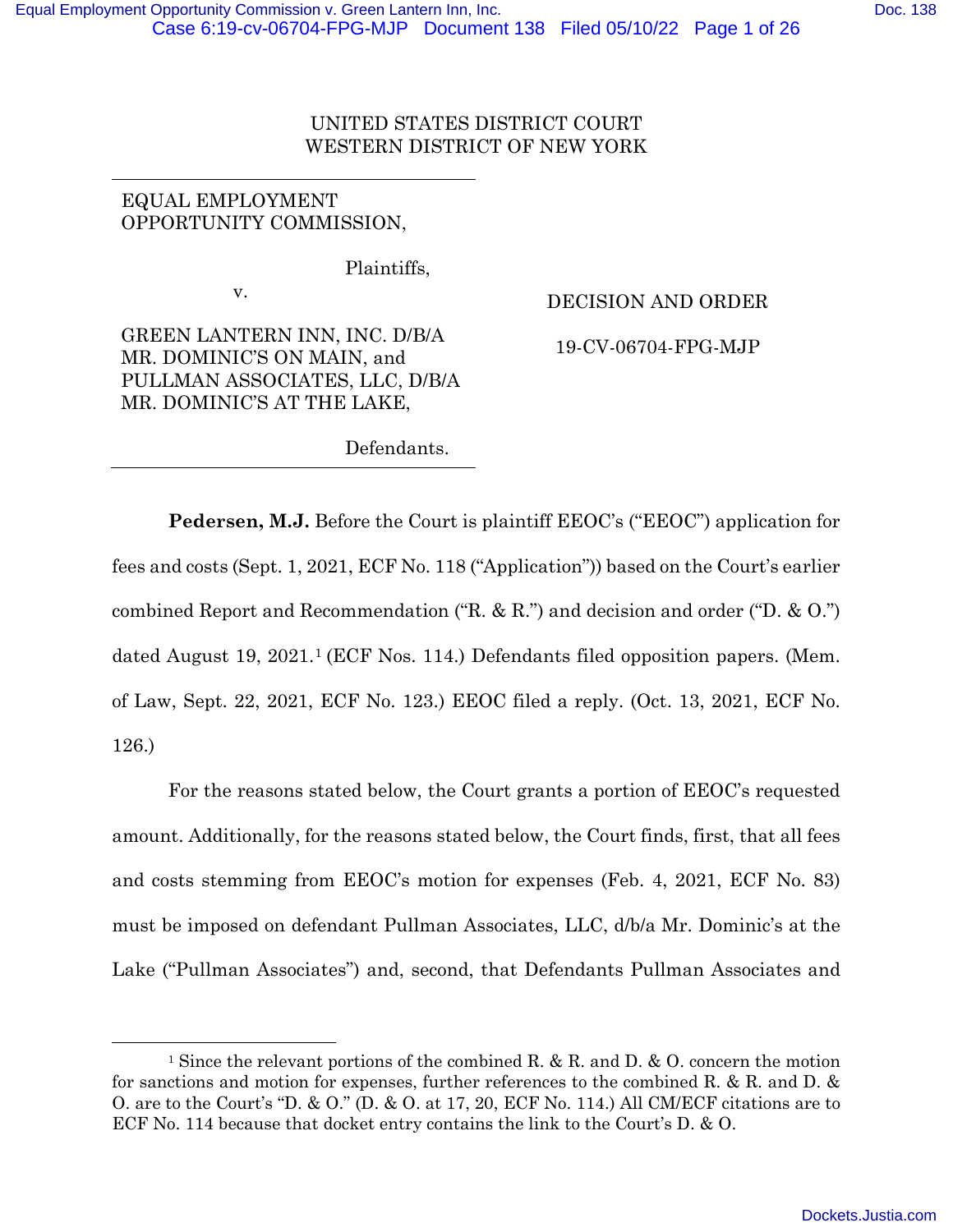### Case 6:19-cv-06704-FPG-MJP Document 138 Filed 05/10/22 Page 2 of 26

Green Lantern Inn, Inc. d/b/a Mr. Dominic's on Main ("Green Lantern" and together the "Defendants") and their former counsel, Arnold R. Petralia, Esq., should apportion among themselves fees and sanctions stemming from EEOC's motion for sanctions. (Mar. 15, 2021, ECF No. 90.)

### **PROCEDURAL HISTORY**

This D. & O. deals with fees and expenses stemming from two motions: EEOC's motion for expenses (ECF No. 83, and EEOC's motion for sanctions (ECF No. 90). The Court will assume the parties' familiarity with the procedural history laid out in earlier decisions. (Aug. 19, 2021, ECF No. 114; Mar. 8, 2022, ECF No. 128.) Below, the Court will discuss in greater depth its earlier D. & O. (ECF No. 114.)

Concerning the motion for expenses, the Court found in its earlier D. & O. that "Pullman, through its counsel, refused to comply" with its obligation to waive service, "offering no good cause justification for its failure." (D. & O. at 17, ECF No. 114.) The Court thus ordered "that Defendant [Pullman] pay the full cost of \$405.00 to serve Pullman Associates, and reasonable attorney's fees for filing the motion for expenses." (*Id*. (alteration added).)

The Court found in deciding EEOC's motion for sanctions, which EEOC only brought against Defendants and not counsel (Notice of Mot. at 1, ECF No. 90; *see generally* Mem. of Law in Supp. of EEOC's Mot. for Sanctions, ECF No. 90-1), that "Defendants' failure to comply with the Court's Discovery Order compelling production was intentional and has been prolonged." (D. & O. at 20, ECF No. 114.) The Court determined that "Defendant pay EEOC's costs of filing the motion for sanctions, including reasonable attorney's fees." (*Id*.) Accordingly, the Court directed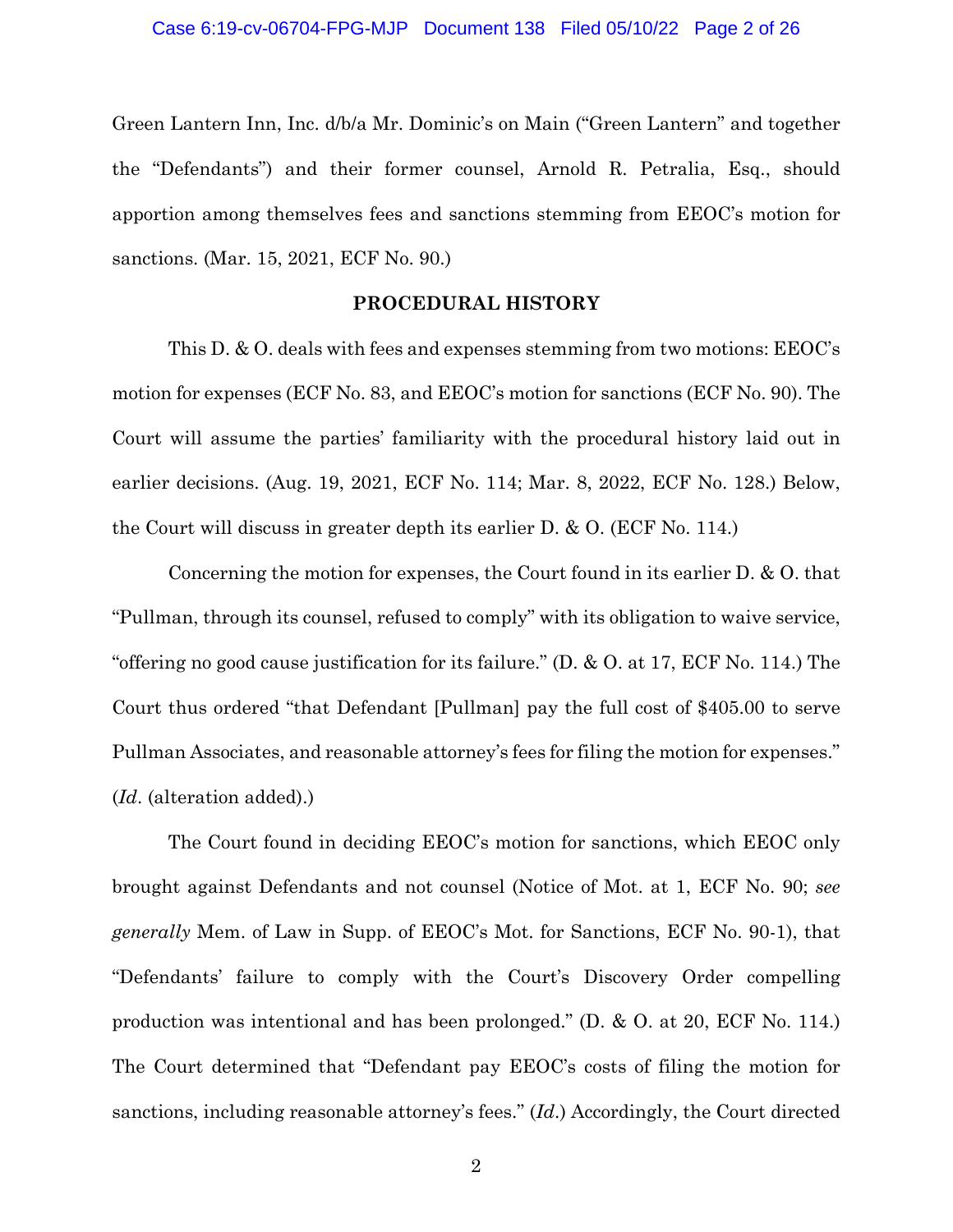EEOC to "submit a detailed summary of hours expended in the preparation of the motion for sanctions and the associated costs therein to the Court within two weeks." (*Id*.)

### *The Parties' Initial Submissions*

Following those instructions, EEOC filed its Application on September 1, 2021. (ECF No. 118.) Defendants filed opposition papers on September 22, 2021. (Mem. of Law, ECF No. 123.) EEOC filed a reply on October 13, 2021. (ECF No. 126.)

EEOC notes in its Application that "[a]s EEOC is not a fee-charging institution, its attorneys do not keep precise records of time spent . . . . Therefore, an award to EEOC of costs and attorneys' fees can only be based on estimated time." (Appl. at 2, ECF No. 118 (internal citation omitted).) EEOC adds that its calculation of hours is "a conservative estimated summary of the time spent" on the two motions. (Decl. of Sara Smolik, Esq. ¶ 11, ECF No. 118-1 ("Smolik Decl.").) EEOC requests a \$400 hourly rate. (Appl. at 3, ECF No. 118.) In support of its Application, EEOC also submitted a declaration from a Buffalo-based attorney stating that "\$400 per hour is a reasonable rate for the work of Attorney Sara Smolik because she has practiced as an employment lawyer in state and federal courts for approximately 17 years." (Decl. of Jennifer R. Scharf, Esq. ¶ 5, ECF No. 118-2 ("Scharf Decl.").)

Defendants disagree with these contentions, arguing that the fees EEOC seeks are not reasonable and that EEOC failed to maintain records of hours expended. (Mem. of Law at 5–8, ECF No. 123.) Defendants argue that to the extent fees are awarded against counsel, they should be assessed against Defendants' prior attorney, Mr. Petralia. (*Id*. at 1–2.) Defendants also assert that because "Pullman [Associates]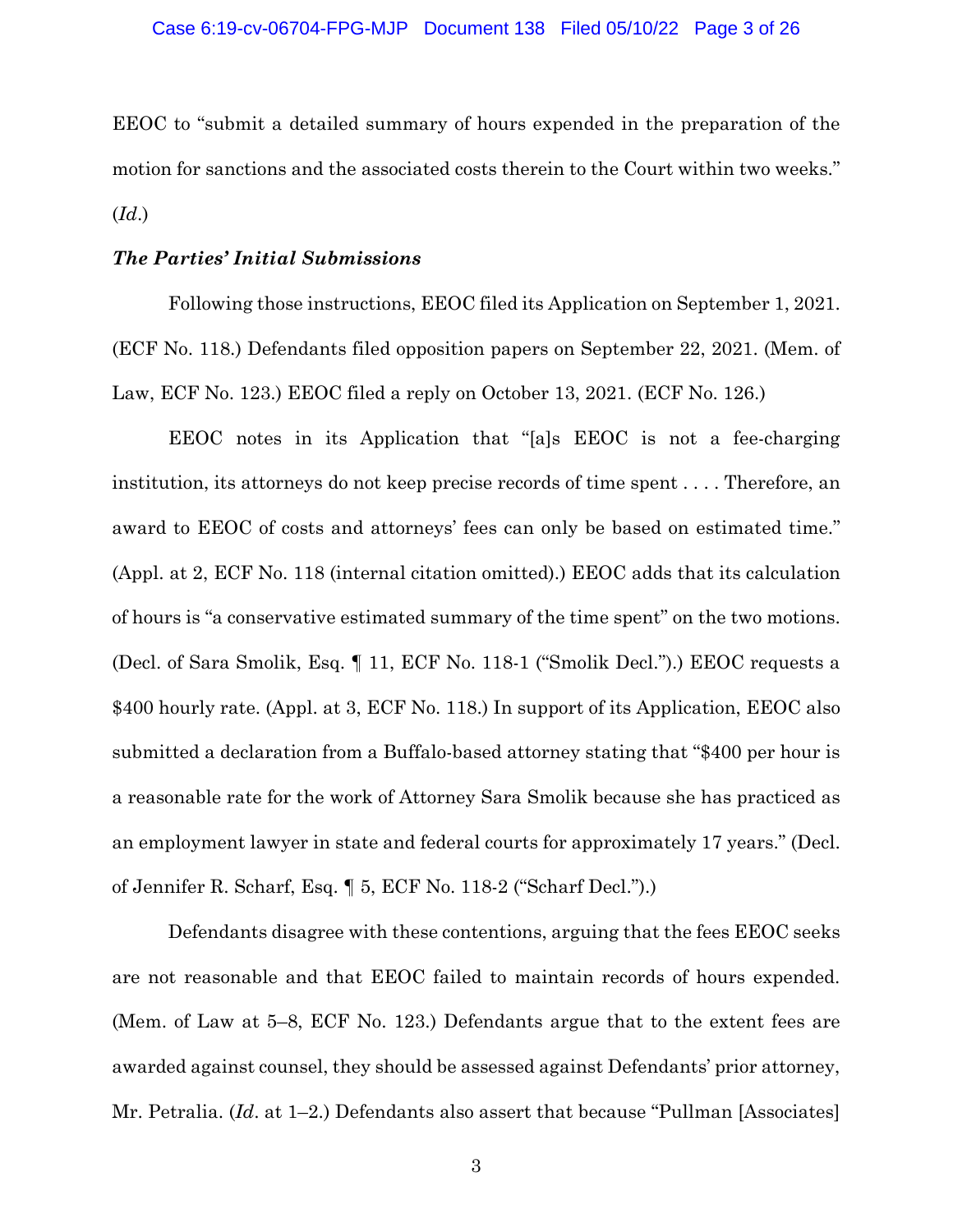#### Case 6:19-cv-06704-FPG-MJP Document 138 Filed 05/10/22 Page 4 of 26

was not a party at the time that the subject discovery requests were issued" the Court should only "enter [] sanctions against the initial party defendant [,] Green Lantern." (Mem. of Law at 8, ECF No. 123 (alterations added).) Finally, Defendants maintain that the Court should not consider the Scharf declaration on evidentiary grounds. (*Id*. at 4.)

EEOC's reply provided additional arguments concerning reasonable hourly rate and reasonable hours billed. (Reply at 1–7, ECF No. 126.) However, given Defendants' arguments about whom the Court should sanction, (Mem. of Law at 1– 2, 8, ECF No. 123 (discussed *supra*)), EEOC also discussed the Court's D. & O. granting fees and costs. (Reply at 7–8, ECF No. 126.) About the Court's D. & O., EEOC states,

(1) the Court has already considered and rejected Mr. Dominic's proposal that the Court sanction Mr. Petralia or Green Lantern alone; (2) Mr. Dominic's was well aware of its discovery obligations during Mr. Petralia's representation; and (3) both Mr. Dominic's were parties to this case when the Court issued the January 19 Discovery Order, (ECF No. 81), and August 19 [D. & O.], and have acted as a single entity with respect to discovery.

(*Id*. at 7 (alterations added).) EEOC reads the Court's earlier D. & O. to mean that the Court was sanctioning the Defendants, Pullman Associates and Green Lantern Inn, "not Mr. Petralia, and not specifically Green Lantern alone." (*Id*.) EEOC further contends that "the two Mr. Dominic's have acted as a single entity with respect to discovery." (*Id*. at 10.)

## *Notice and the Opportunity to be Heard for Defendants' Prior Counsel*

Before the Court terminated Mr. Petralia from the docket on August 18, 2021,

(Text Order, ECF No. 111), and even before Mr. Petralia sought to withdraw in a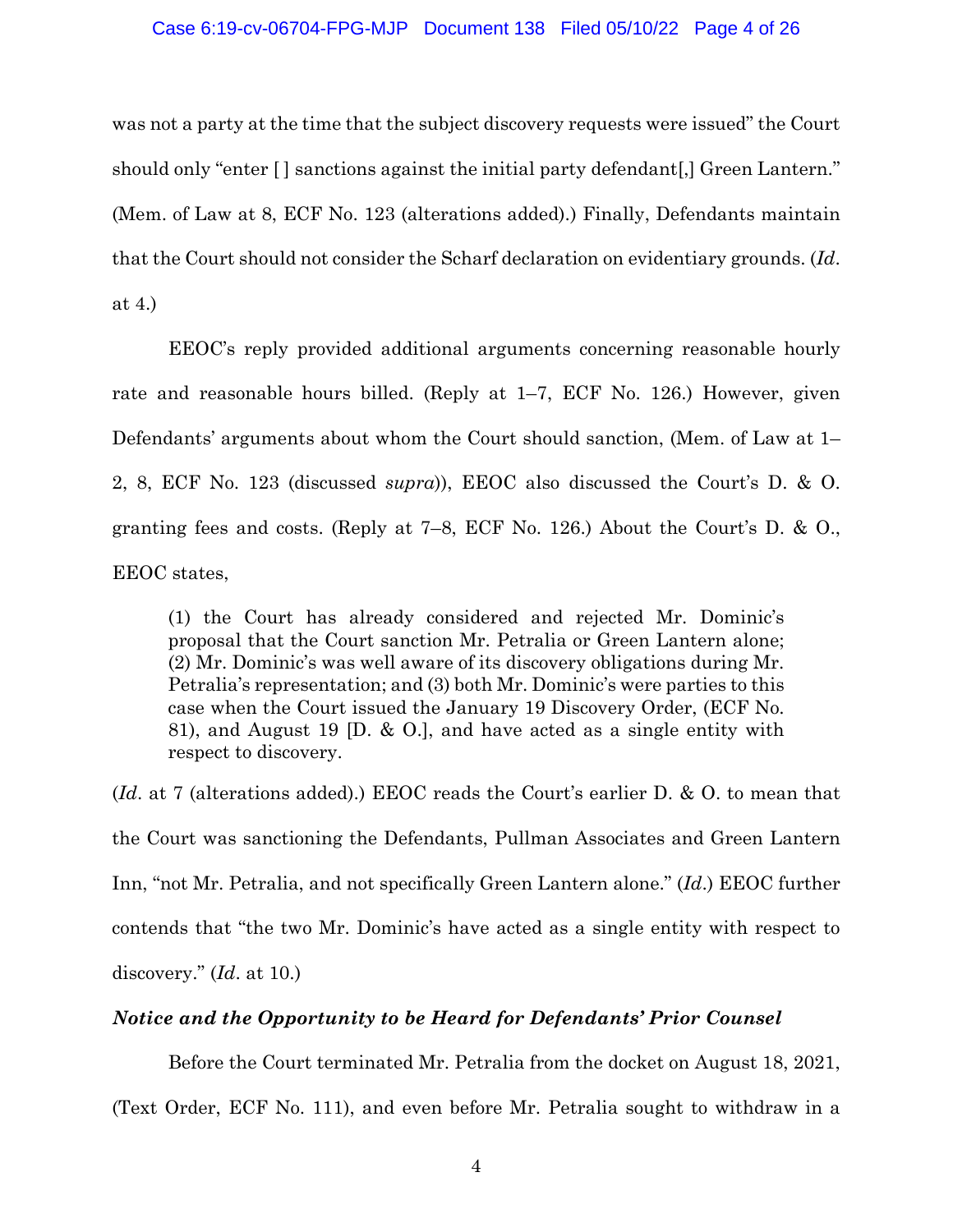letter dated June 14, 2021 (ECF No. 93), EEOC had filed its motion for sanctions on March 15, 2021. (ECF No. 90.) In its application for sanctions, EEOC recounts that "[o]n January 19, 2021, [the] Court issued an Order requiring Mr. Dominic's to produce relevant ESI<sup>2</sup> to EEOC by March 1, 2021," adding that Mr. Dominic's did not comply within the deadline and never produced ESI. (Mem. of Law in Supp. of EEOC's Mot. for Sanctions at 2, ECF No. 90-1 (alterations added); Decl. of Sara Smolik, Esq. in Supp. of EEOC's Mot. for Sanctions ¶¶ 6–8, ECF No. 90-2.) EEOC noted that the Court has authority under Fed. R. Civ. P. 37 to "issue further just orders" where "a party . . . fails to obey an order to provide or permit discovery." (Mem. of Law in Supp. of EEOC's Mot. for Sanctions at 2, ECF No. 90-1 (quoting Fed. R. Civ. P.  $37(b)(2)(A))$ .

The Court held a conference regarding the motion for sanctions and other topics on June 29, 2021. (ECF No. 100.) Mr. Petralia did not attend, citing his wife's declining health. (Letter, June 24, 2021, ECF No. 99.) After the Court granted Mr. Petralia's motion to withdraw, Defendants filed a response in opposition to EEOC's motion for sanctions. (July 9, 2021, ECF No. 102.) There, Defendants made two arguments they would make later in opposition to EEOC's Application. First, Defendants maintain that "[i]f this Court does enter monetary sanctions, any sanctions should be imposed against Defendants' counsel at the time that the discovery [o]rder was entered and the deadline passed. (*Id*. ¶ 24 (alterations added).) Second, Defendants assert that "the motion for sanctions is improper as against

<sup>2</sup> Electronically stored information. *See* Fed. R. Civ. P. 34.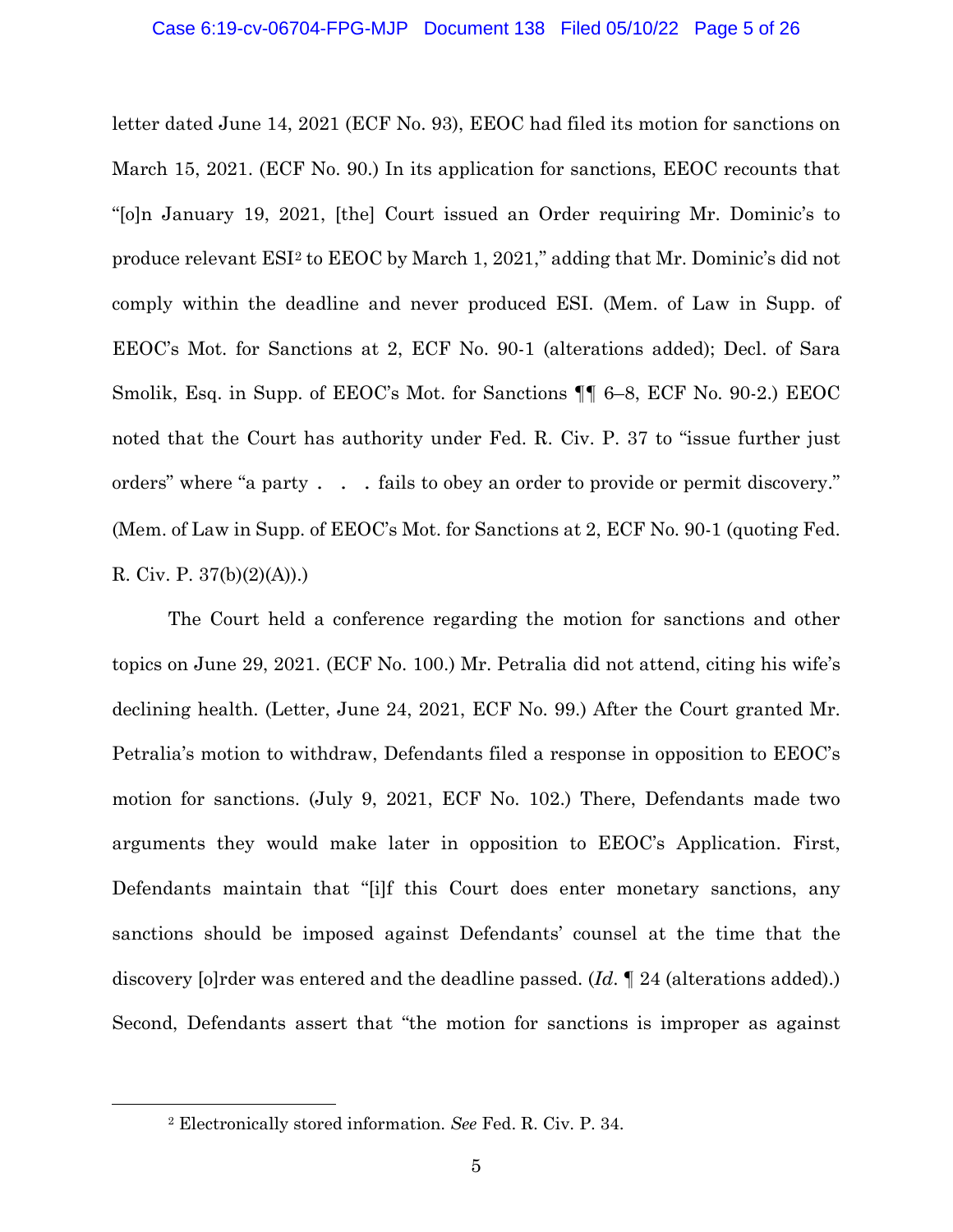defendant Pullman [Associates]" because Pullman Associates "was not a party to this action when Plaintiff's motion to compel . . . was filed." (*Id*. ¶ 25 (alterations added).)

Following Defendants' argument that fees and costs should be assessed against Mr. Petralia, and to ensure that Mr. Petralia had an opportunity to be heard on Defendants' contentions and sanctions generally, the Court issued a text order dated March 14, 2022. (ECF No. 130.) That order directed Defendants to serve Mr. Petralia with EEOC's Application, (ECF No. 118), and Defendants' memorandum of law in opposition to the same. (ECF No. 123.) The Court also directed Defendants to serve Mr. Petralia with the text order itself which stated that "Mr. Petralia shall have 30 days from the date of service to file a response if he so chooses." (Text Order, ECF No. 130.) Defendants complied, filing an affidavit of service on March 17, 2022, which indicated that an employee of Defendants' counsel served Mr. Petralia at his home and business on March 15, 2022, via certified mail. (ECF No. 133.)

Mr. Petralia filed opposition on April 22, 2022, a week late, (ECF No. 134 ("Petralia Opp'n"), concerning Defendants' claim that he should be responsible for fees and sanctions stemming from the Court's earlier D. & O. (ECF No. 114.) Mr. Petralia asserts that he did not have notice of Defendants' filing from July 9, 2021, opposing EEOC's motion for sanctions. (Petralia Opp'n at 2, ECF No. 134.) Mr. Petralia asserts generally that he did not have notice of "subsequent filings" after his departure from the case.3 (*Id*.) Mr. Petralia does not assert, however, that he lacked

<sup>3</sup> Mr. Petralia's statements raise a potential service issue: "I never received [Mr.] Tachin's motion. Once my resignation as counsel was submitted, I never saw subsequent filings." (Petralia Opp'n at 2, ECF No. 134 (alteration added).) Mr. Petralia is referencing the July 9, 2021, opposition to the motion for sanctions filed by Defendants' current counsel. (ECF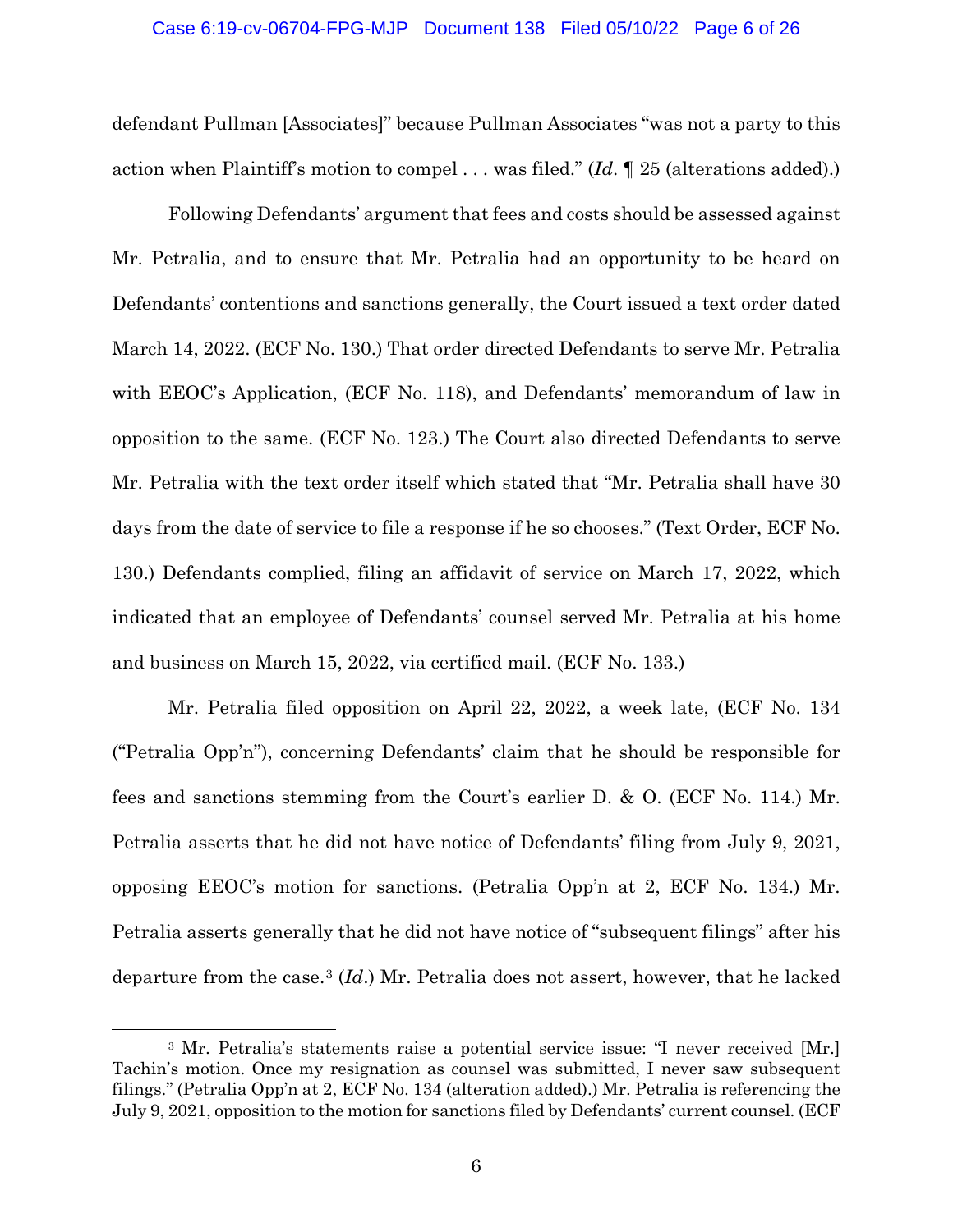notice of the underlying motions for expenses and sanctions. (*See generally id*.) Finally, Mr. Petralia maintains that Mr. Tachin, the owner of the defendant corporations, owes him legal fees totaling \$18,000. (*Id*. at 2, 4.)

## *EEOC and Defendants' Responses to Mr. Petralia's Opposition*

With leave of the Court (Text Order, Apr. 22, 2022, ECF No. 135), EEOC filed a further reply concerning Mr. Petralia's Opposition. (Apr. 29, 2022, ECF No. 136 ("EEOC Sur-reply").) EEOC presents two arguments. First, EEOC maintains that "the Court should assess EEOC's attorneys' fees against Mr. Dominic's, not Mr. Petralia, because Mr. Dominic's remains noncompliant with two discovery orders." (EEOC Sur-reply at 3, ECF No. 136.) EEOC claims that Defendants still have not produced ESI. (*Id*. at 2–4.) Second, EEOC argues that the \$405.00 service fee must be imposed against Pullman Associates. (EEOC Sur-reply at 6-8, ECF No. 136.)

On April 29, 2022, Defendants also filed a response to Mr. Petralia's opposition.

(ECF No. 137 ("Defs.' Sur-reply").) Defendants point out that

[Mr.] Petralia does not dispute any of the substantive allegations in defendant's submissions, including that: defendants and their principal John Tachin were not aware of [Mr.] Petralia's alleged failure to execute the waiver form with respect to service of the amended complaint; were not aware of [his] failure to comply with the ESI discovery order; and had provided all information and documents requested to their counsel immediately upon request.

No. 102.) Under Fed. R. Civ. P. 5(b)(2)(C), service was complete when Defendants' current counsel mailed Mr. Petralia items per the Court's text order. (ECF No. 130.) Defendants' affidavit of service demonstrates as much. (ECF No. 133.) Alternatively, as Defendants correctly assert, because Mr. Petralia was still counsel of record, he had notice of the possibility of sanctions through Defendants' July 9, 2021, opposition to EEOC's motion for sanctions. *See* Fed. R. Civ. P. 5(b)(2)(E) (service by electronic filing system).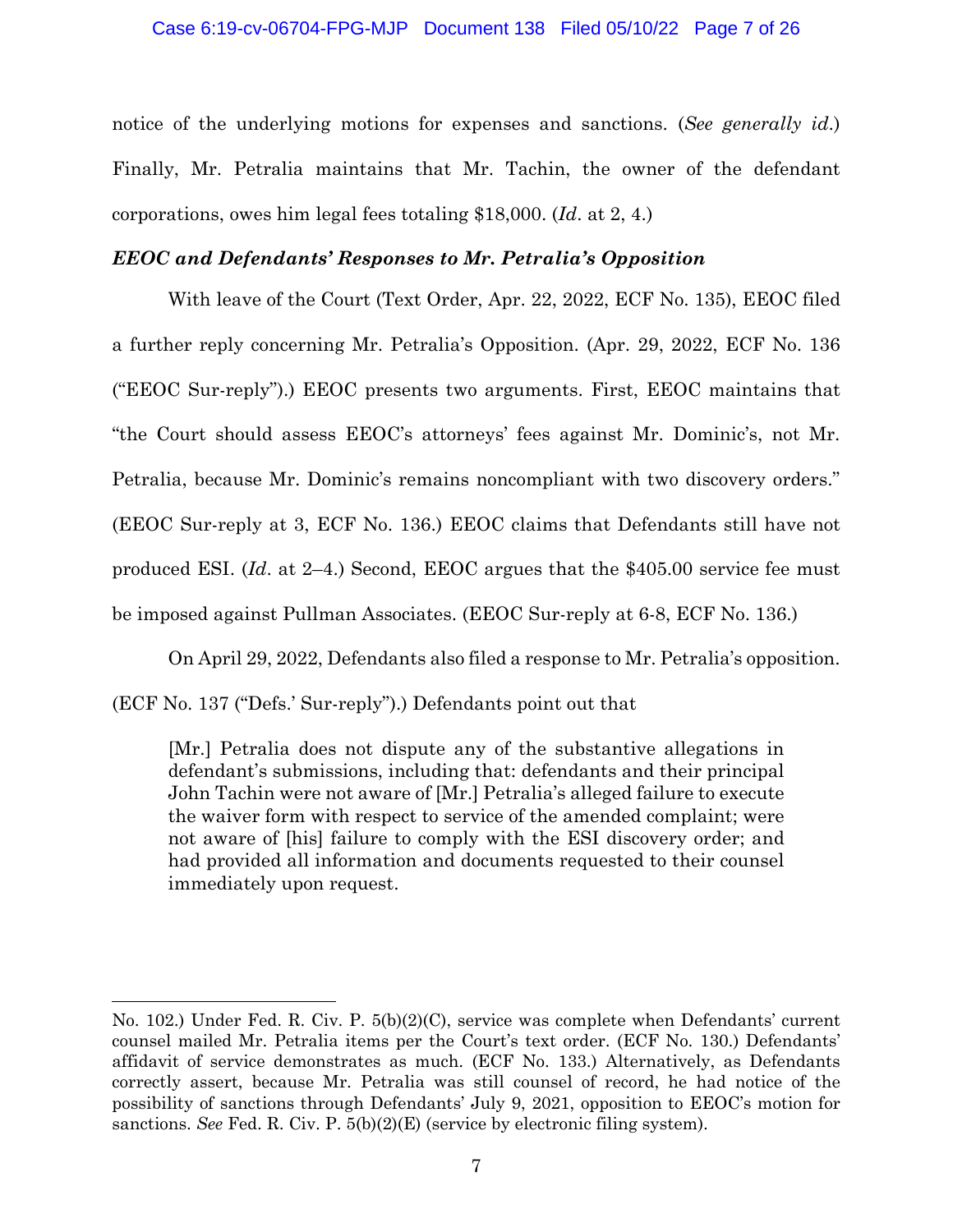(*Id*. ¶ 12 (alterations added).) Defendants indicate that Mr. Petralia had notice of possible sanctions against him on July 9, 2021, when defendants filed opposition papers to EEOC's motion for sanctions. (*Id*. ¶ 14.) "Contrary to Mr. Petralia's contention, this constituted valid service of the papers on Mr. Petralia and additional methods of service or contact . . . were not required." (*Id*.) Concerning ongoing discovery, Defendants state that they have produced more ESI "than is required by the subject discovery order." (*Id*. ¶ 17 (citing D. & O., ECF No. 81).) They add that "[s]ince the time" of new counsel's "appearance in the case on June 22, 2021, defendants have made multiple attempts to confer with [ ] EEOC as to the permissible scope of the responsive ESI and have produced several rounds of discovery; and [] EEOC has repeatedly failed to confer with defendants in good faith."4 (*Id*. (alterations added).)

### **AMOUNT OF ATTORNEY'S FEES TO BE AWARDED**

## *Standard of Law*

The Second Circuit directs district courts "to bear in mind *all* of the casespecific variables that we and other courts have identified as relevant to the reasonableness of attorney's fees in setting a reasonable hourly rate." *Arbor Hill Concerned Citizens Neighborhood Ass'n v. Cty. of Albany*, 522 F.3d 182, 190 (2d Cir.

<sup>4</sup> The Court will not settle what appears to be a new discovery dispute between the parties over ESI in a D. & O. addressing motions that are now over a year old, (Mot. for Expenses, Feb. 4, 2021, ECF No. 83; Mot. for Sanctions, Mar. 15, 2021, ECF No. 90), and a bill of costs well over six months old (Sept. 1, 2021, ECF No. 118). The parties may submit letters concerning their dispute. For the Court's preferences concerning such disputes, *see*  Hon. Mark W. Pedersen, United States District Court for the Western District of New York, https://www.nywd.uscourts.gov/content/hon-mark-w-pedersen ("Discovery Disputes"). As the Court indicated in its earlier D. & O., however, any further failures by Defendants to cooperate in discovery may result in "more drastic sanctions." (D. & O. at 21, ECF No. 114.)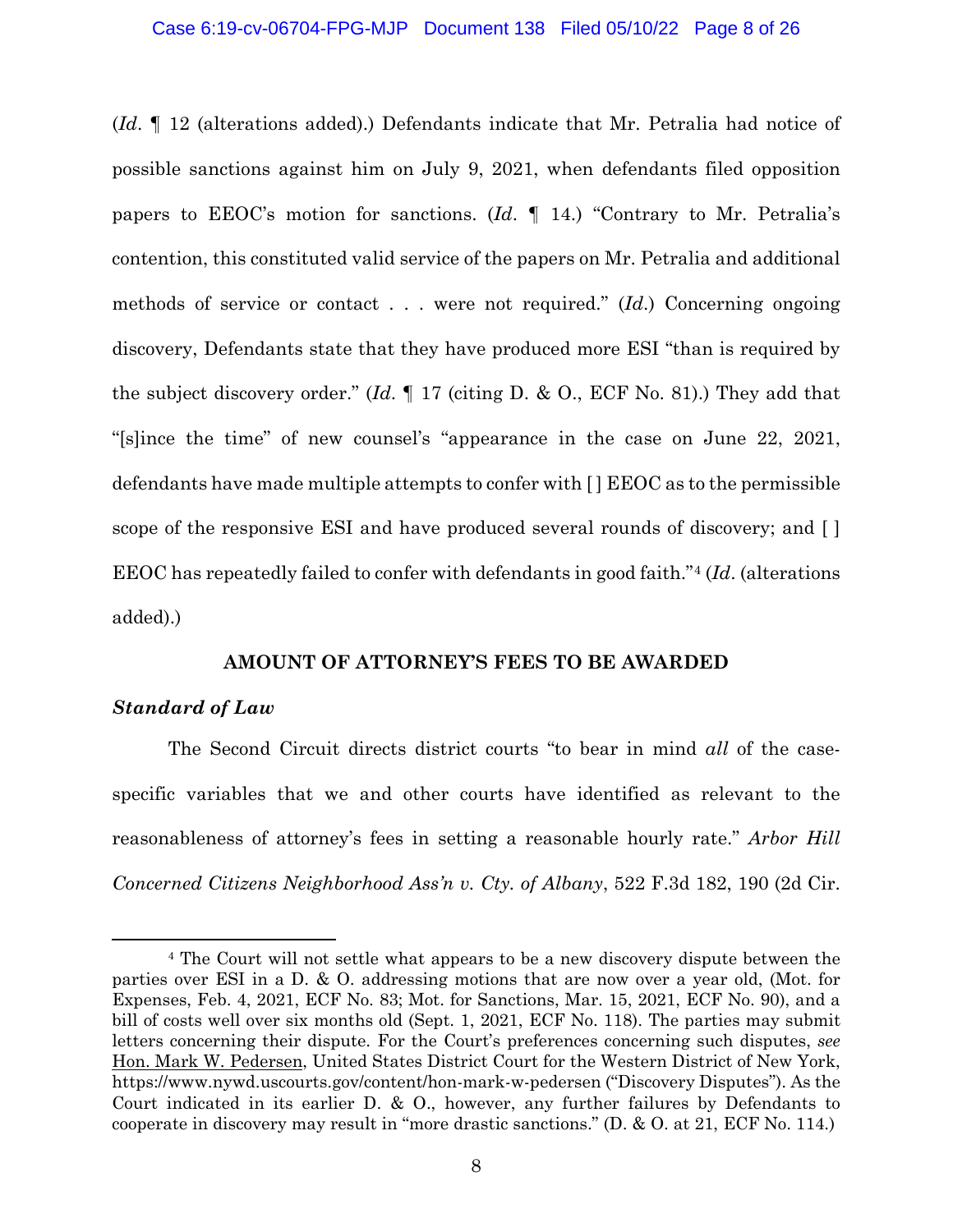### Case 6:19-cv-06704-FPG-MJP Document 138 Filed 05/10/22 Page 9 of 26

2008) (emphasis in original). The "starting point," however, is a calculation of the "lodestar" figure. *Millea v. Metro-North R. Co.*, 658 F.3d 154, 166 (2d Cir. 2011) ("While the lodestar is not always conclusive, its presumptive reasonability means that, absent extraordinary circumstances, failing to calculate it as a starting point is legal error."). It is the starting point because "the Supreme Court's directive that fee award calculations be 'objective and reviewable,' implies [that] the district court should at least provide the number of hours and hourly rate it used to produce the lodestar figure." *Id*. at 166–67 (quoting *Perdue v. Kenny A. ex rel. Winn*, 559 U.S. 542, 555 (2010)) (alteration added).

Courts calculate the "lodestar" figure by "multiply[ing] 'the number of hours reasonably expended' by a 'reasonable hourly rate.'" *Schneider on behalf of A.T. v. City of Buffalo*, No. 18-CV-1431V(SR), 2021 WL 5042502, at \*3 (W.D.N.Y. Oct. 29, 2021) (quoting *Hensley v. Eckerhart*, 461 U.S. 424, 433 (1983)) (alteration added). Once calculated, there is a "strong presumption" that the lodestar figure is reasonable, but this presumption "may be overcome in those rare circumstances in which the lodestar does not adequately take into account a factor that may properly be considered in determining a reasonable fee." *Ceglia v. Zuckerberg*, No. 10-CV-00569A F, 2012 WL 503810, at \*4 n.6 (W.D.N.Y. Feb. 14, 2012) (citing *Perdue v. Kenny A. ex rel. Winn*, 559 U.S. 542, 554 (2010)); *see also McPhaul v. Insight Mgmt. Partners*, No. 1:19-CV-1392, 2022 WL 542534, at \*2 (W.D.N.Y. Feb. 23, 2022) ("Generally, the 'lodestar' creates a presumptively reasonable fee, guided by the *Arbor*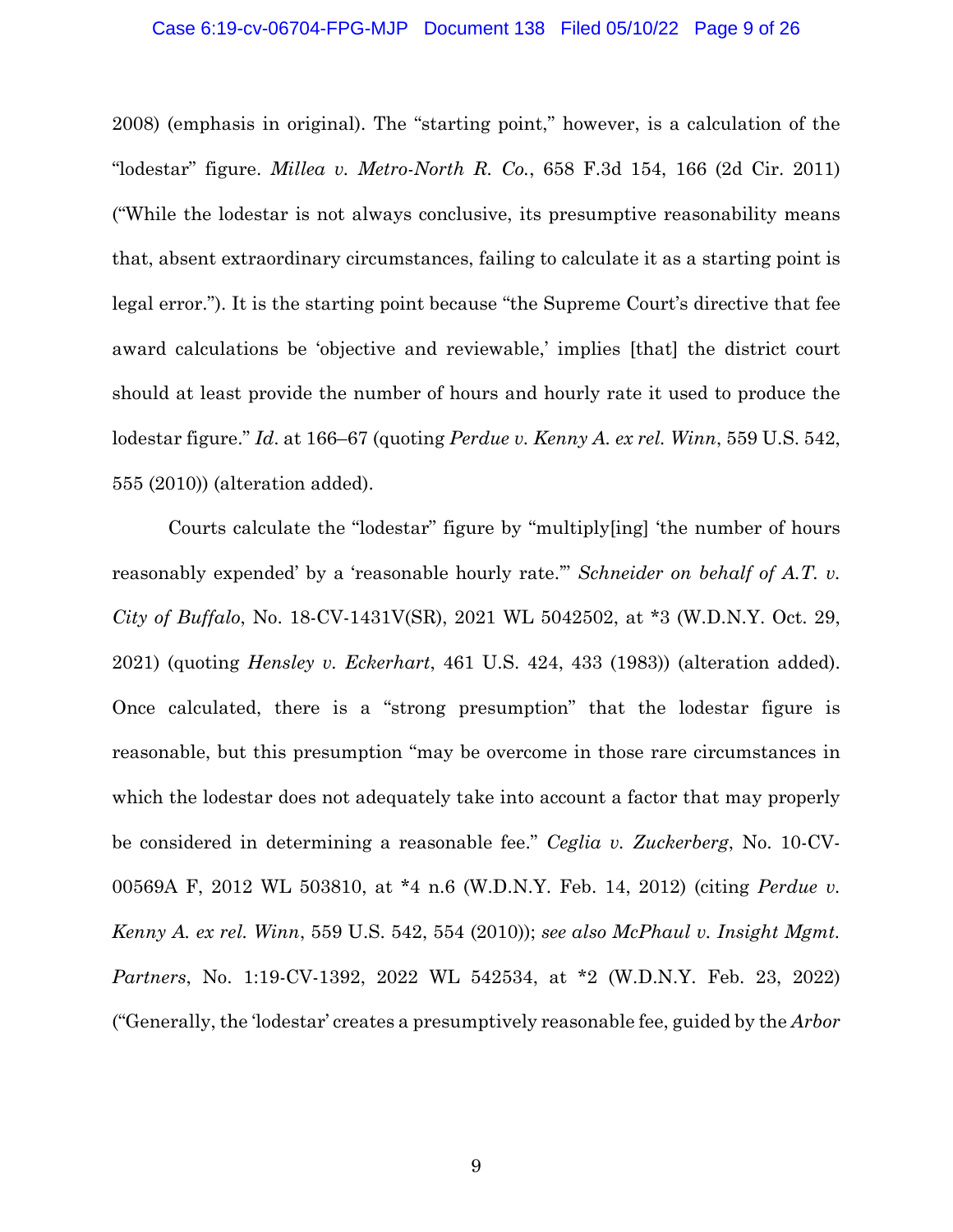*Hill* factors.") Courts may consider the *Arbor Hill* factors<sup>5</sup> to determine if the lodestar method has produced a reasonable fee. *See McPhaul*, 2022 WL 542534, at \*3 ("The court may then adjust the lodestar amount, factoring in the *Arbor Hill*  considerations."). Finally, given "the district court's familiarity with the quality of representation and the extent of the litigation, the decision whether to award fees and the amount of fees awarded are issues generally confined to the sound discretion of the court." *Cush-Crawford v. Adchem Corp.*, 94 F. Supp. 2d 294, 301 (E.D.N.Y. 2000), *aff'd*, 271 F.3d 352 (2d Cir. 2001) (citing *Gierlinger v. Gleason*, 160 F.3d 858, 876 (2d Cir. 1998).

<sup>5</sup> The *Arbor Hill* factors are as follows:

<sup>(1) [</sup>T]he time and labor required; (2) the novelty and difficulty of the questions; (3) the level of skill required to perform the legal service properly; (4) the preclusion of employment by the attorney due to acceptance of the case; (5) the attorney's customary hourly rate; (6) whether the fee is fixed or contingent; (7) the time limitations imposed by the client or the circumstances; (8) the amount involved in the case and the results obtained; (9) the experience, reputation, and ability of the attorneys; (10) the 'undesirability' of the case; (11) the nature and length of the professional relationship with the client, and (12) awards in similar cases.

<sup>522</sup> F.3d at 186 n.3 (citing *Johnson v. Ga. Highway Express, Inc.*, 488 F.2d 714, 717–19 (5th Cir. 1974)). Since the applicable *Arbor Hill* factors are considered in computing the reasonable hourly rate, the Court will not consider them further. *See Davis v. Shah*, No. 12- CV-6134 CJS, 2017 WL 2684100, at \*3 (W.D.N.Y. June 22, 2017) (quoting *Gortat v. Capala Bros., Inc.*, 621 F. App'x 19, 22 (2d Cir. 2015)) ("In setting the reasonable hourly rate, courts should bear in mind . . . the *Johnson* [i.e. *Arbor Hill*] factors.") (cleaned up). In *Blanchard v. Bergeron*, 489 U.S. 87 (1989), the Supreme Court addressed the holding in *Johnson* that a fee award was limited to what was agreed upon in a contingent fee agreement. The Supreme Court held that the contingent fee agreement was but one factor in determining a reasonable fee. *See id.* at 94 ("The *Johnson* factors may be relevant in adjusting the lodestar amount, but no one factor is a substitute for multiplying reasonable billing rates by a reasonable estimation of the number of hours expended.").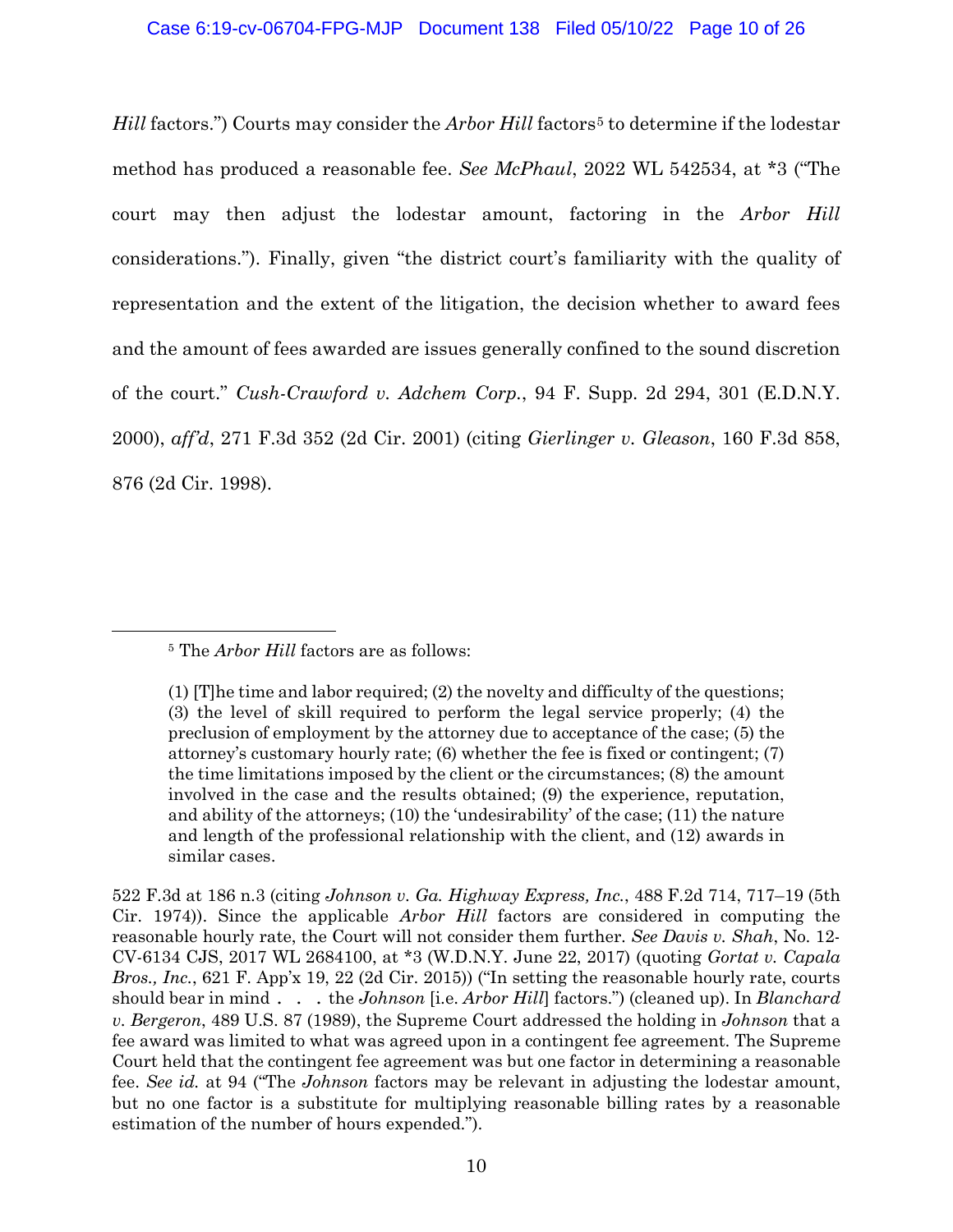## *Documentation*

Documentation is generally considered when analyzing reasonable hours billed. *See, e.g., Martinez v. City of New York*, 330 F.R.D. 60, 71–72 (E.D.N.Y. 2019); *Godson v. Eltman, Eltman & Cooper, P.C.*, 328 F.R.D. 35, 62–63 (W.D.N.Y. 2018). The Court will discuss documentation separately given the unique issue of awarding fees to a government agency. For the Court to calculate any fee, the "requesting party" must "submit evidence supporting the number of hours worked and the hourly rate claimed." *New York v. Grand River Enterprises Six Nations, Ltd.*, No. 14-CV-910A(F), 2021 WL 4958653, at \*2 (W.D.N.Y. Oct. 26, 2021) (citing *Hensley*, 461 U.S. at 433). To satisfy this requirement, attorneys "should include 'contemporaneously created time records that specify, for each attorney, the date, the hours expended, and the nature of the work done." *Schneider*, 2021 WL 5042502, at \*3 (quoting *Kirsch v. Fleet St., Ltd.*, 148 F.3d 149, 173 (2d Cir. 1998)).

EEOC maintains that because "EEOC is not a fee-charging institution, its attorneys do not keep precise records of time spent. . . . Therefore, an award to EEOC costs and attorneys' fees can only be based on estimated time." (Appl. at 2, ECF No. 118 (internal citation omitted).) In support of its position that it should not (and cannot) submit contemporaneous records of time spent, EEOC cites *S.E.C. v. Smith*, 798 F. Supp. 2d 412, 439 (N.D.N.Y. 2011), *aff'd in part, dismissed in part*, 710 F.3d 87 (2d Cir. 2013). There, the Northern District noted in determining the SEC's fees that "[w]hile contemporaneous time records are ordinarily required for an award of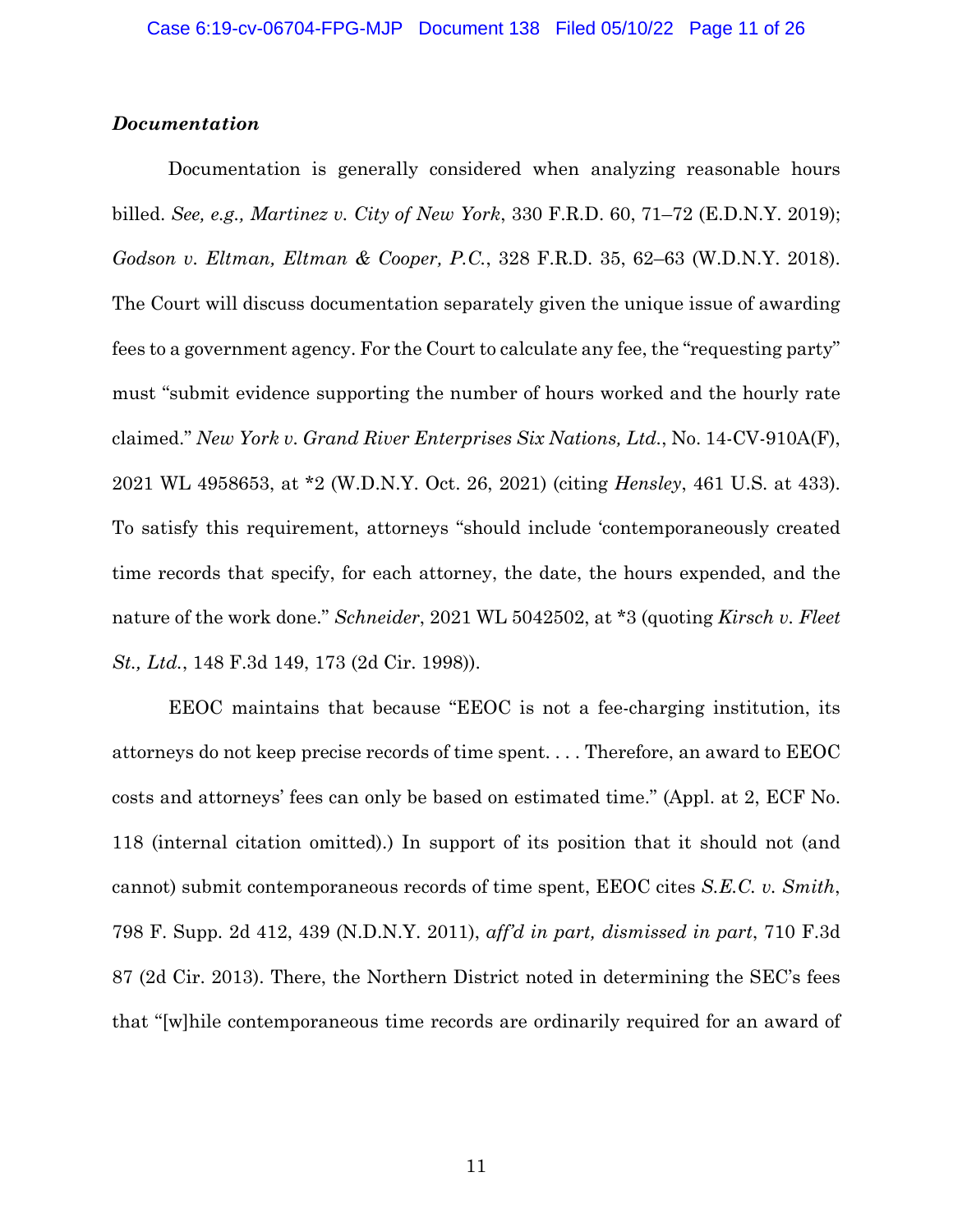### Case 6:19-cv-06704-FPG-MJP Document 138 Filed 05/10/22 Page 12 of 26

attorney's fees, alternative methods of calculating such fees may be utilized where such records are not ordinarily maintained." *Id*. (collecting cases).<sup>6</sup>

Considering EEOC's status as a government agency, the Court finds that it provided sufficient documentation. Concerning both motions, EEOC's counsel states that "[t]his estimate is based on my review of my files, my Westlaw research history, my calendar during the relevant period of time, and my experience [of] over 17 years[] of conducting legal research and drafting briefs." (Smolik Decl. ¶ 13, ECF No. 118-1 (alterations added).) The Court also credits Ms. Smolik's detailed list of time she excluded, which indicates her good faith effort to provide something as close to contemporaneous time entries as possible. (*Id*. ¶ 12.)

## *Reasonable Hourly Rate*

"[D]istrict courts in this Circuit generally employ market rates to calculate awards of government attorneys' fees." *NLRB v. Local 3, Intern. Broth. of Elec. Workers*, 471 F.3d 399, 407 (2d Cir. 2006).

[D]etermination of a reasonable hourly rate "contemplates a casespecific inquiry into the prevailing market rates for counsel of similar experience and skill to the fee applicant's counsel," an inquiry that may "include judicial notice of the rates awarded in prior cases and the court's own familiarity with the rates prevailing in the district."

 $6$  Defendants argue that EEOC's documentation is insufficient. (Mem. of Law at  $7-8$ , ECF No. 123). However, in support of their argument, they cite a case dealing with a private practitioner that is readily distinguishable. (*See id*. (discussing *Stroud v. Comm'r of Soc. Sec. Admin.*, No. 13 CIV. 3251 AT JCF, 2015 WL 2114578, at \*5 n.2 (S.D.N.Y. Mar. 24, 2015), *report and recommendation adopted as modified sub. nom. Stroud v. Comm'r of Soc. Sec.*, No. 13 CIV. 3251 AT JCF, 2015 WL 2137697 (S.D.N.Y. May 6, 2015).) In *Stroud*, the Court rejected a *private attorney's* argument, on behalf of an individual client, that "contemporaneous time records are not, in all situations, necessary." 2015 WL 2114578, at \*5 n.2. Private attorneys in litigation practice routinely keep contemporaneous time records, whereas government counsel ordinarily do not.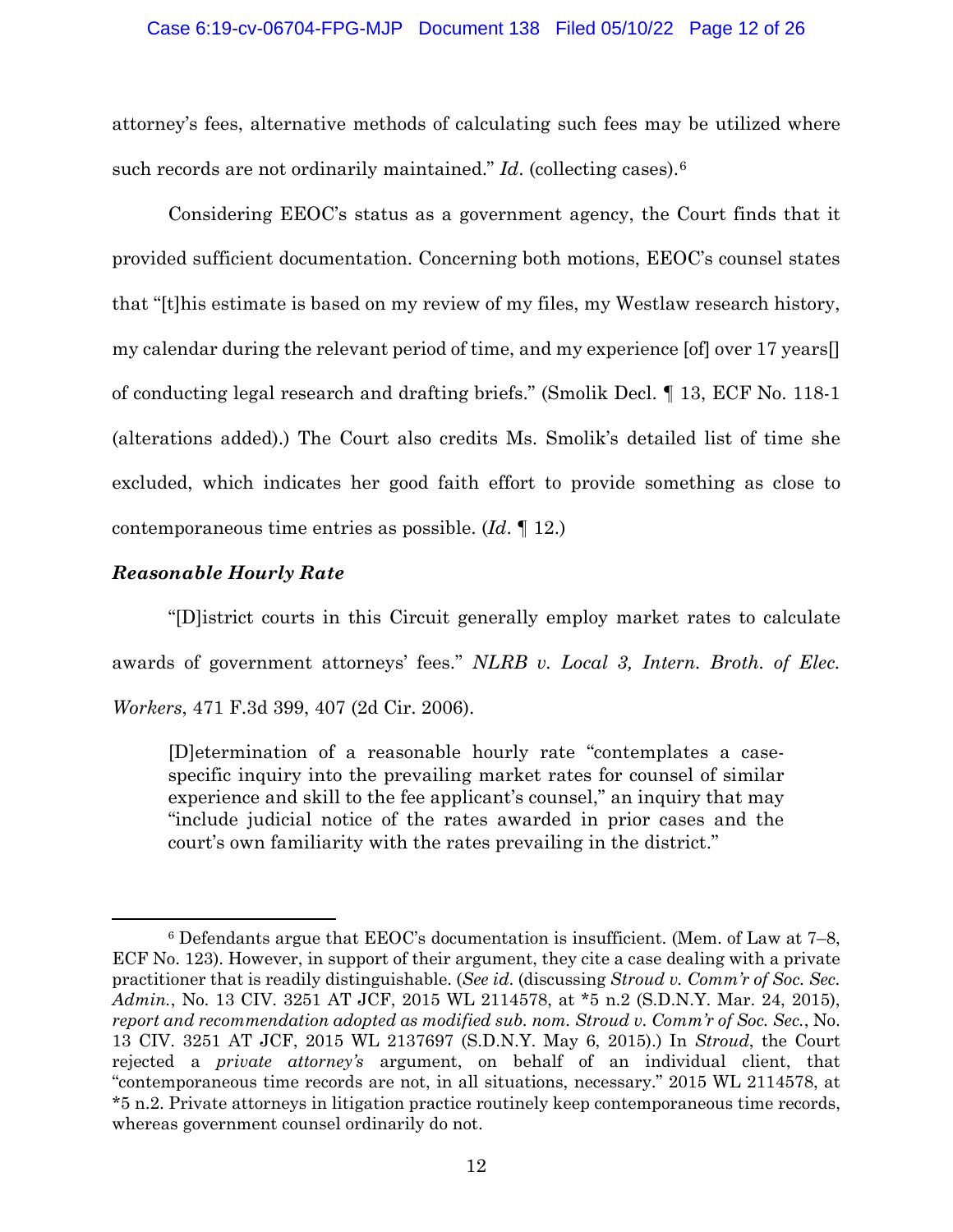### Case 6:19-cv-06704-FPG-MJP Document 138 Filed 05/10/22 Page 13 of 26

*Townsend v. Benjamin Enters, Inc*., 679 F.3d 41, 59 (2d Cir. 2012) (quoting *Farbotko v. Clinton Cty*., 433 F.3d 204, 209 (2d Cir. 2005)) (alteration added). Such market rates "should be current rather than historic hourly rates." *Reiter v. MTA N.Y.C. Transit Auth.*, 457 F.3d 224, 232 (2d Cir. 2006) (cleaned up).

The Western District discussed calculating a reasonable hourly rate under the lodestar method in *Godson v. Eltman, Eltman, & Cooper, P.C.*: "A reasonable hourly rate is the rate a paying client would be willing to pay bearing in mind that a reasonable paying client wishes to spend the minimum necessary to litigate the case effectively." 328 F.R.D. at 61 (quoting *Arbor Hill*, 522 F.3d at 190). The Court continued: "To determine reasonable hourly rates, the Court considers this Circuit's adherence to the forum rule, which states that a district court should generally use the prevailing hourly rates in the district where it sits." *Id*. (citation omitted). EEOC has requested a \$400 hourly rate, asserting that "\$400 is consistent with market rates in Western New York for lawyers with experience and skill similar to that of Attorney Smolik." (Mem. of Law at 3, ECF No. 118.) In support of this claim, EEOC attached the declaration of Jennifer R. Scharf, Esq. <sup>7</sup> (ECF No. 118-2.) For the reasons stated below, the Court finds that a \$400 hourly rate is not reasonable for the Western

<sup>7</sup> The Court will not rule on Defendants' evidentiary contentions about Ms. Scharf's declaration (Mem. of Law at 4, ECF No. 123): Ms. Scharf represents a lone data point out of many attorneys in the area who practice employment law. While somewhat insightful, her declaration is of limited value given the existence of precedent on this point. *Cf. Ceglia*, 2012 WL 503810, at \*14 (quoting *Farbotko*, 433 F.3d at 209) (under Second Circuit precedent, the court may consider both "an affidavit by a disinterested local practitioner" and "rates awarded in prior cases and the court's own familiarity with the rates prevailing in the district."). Here, prior case law and the Court's own familiarity with in-district rates demonstrate that a \$300 hourly rate is reasonable.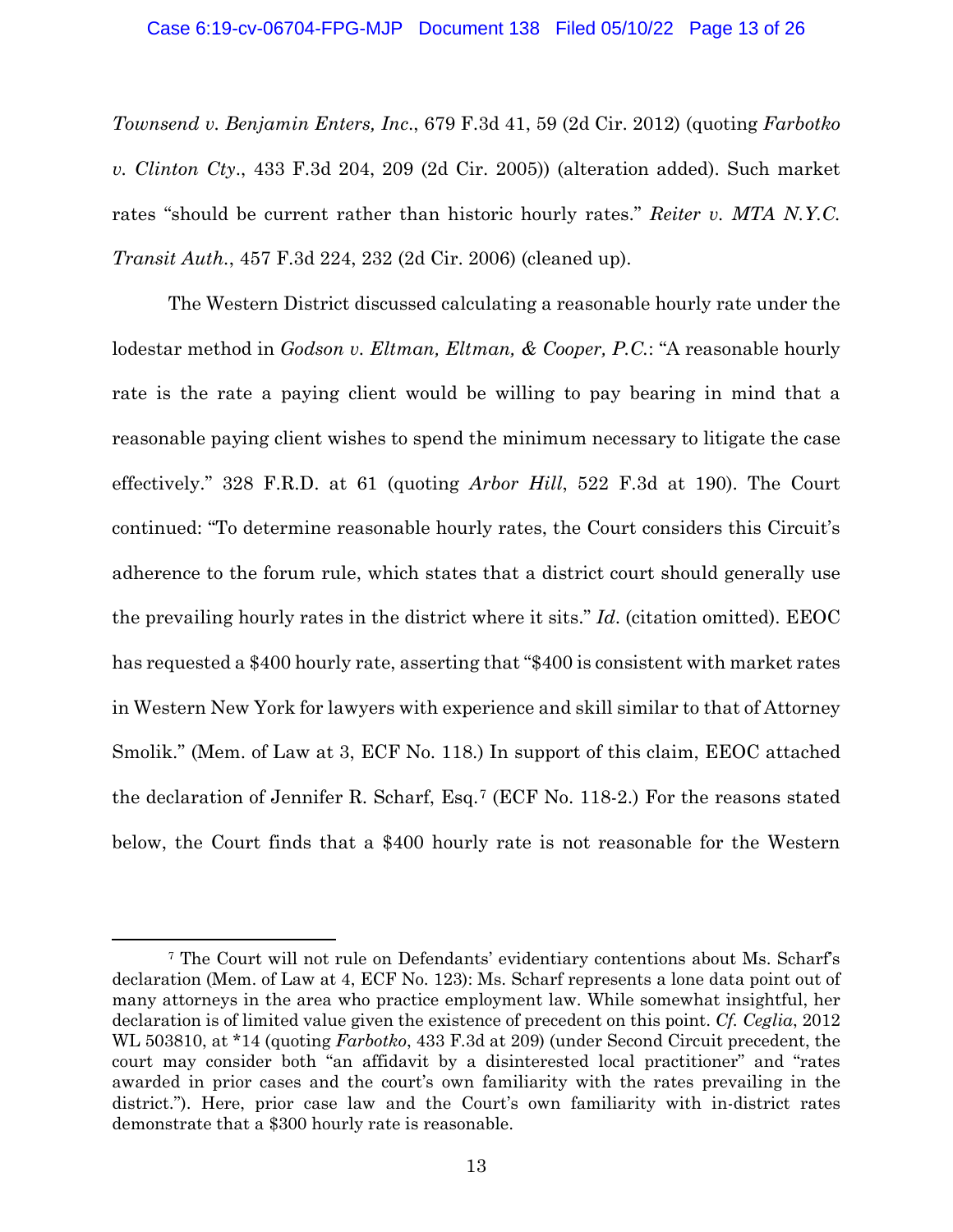### Case 6:19-cv-06704-FPG-MJP Document 138 Filed 05/10/22 Page 14 of 26

District and will instead award Ms. Smolik \$300 per hour in accordance with Western District precedent.

To begin, "the most relevant authority" for determining fees in a Title VII action, "are those cases dealing with reasonable hourly rates for plaintiff's attorneys in [other] Title VII cases."<sup>8</sup> *Figueroa v. KK Sup II, LLC*, No. 15-CV-6526-FPG, 2019 WL 1109864, at \*10 n.9 (W.D.N.Y. Mar. 11, 2019) (quoting *Costa v. Sears Home Improvement Prods., Inc.*, 212 F. Supp. 3d 412, 420 n.5 (W.D.N.Y. 2016)) (alteration added). Like *Costa* and *Figueroa*, the underlying claims here are not particularly complicated: they involve allegations of a hostile work environment and constructive discharge. <sup>9</sup> *See Figueroa*, 2019 WL 1109864, at \*10 (Title VII claims involved were "not complex" as they "involved standard sexual harassment and retaliation claims"); *Costa*, 212 F. Supp. 3d at 420 (legal issues involved in the Title VII case "were not

<sup>8</sup> For the same reason, the cases cited by EEOC concerning matters outside of Title VII are inapposite. *See Figueroa*, 2019 WL 1109864, at \*10 n. 9 ("The Western District … cases that [p]laintiff cites that awarded higher hourly rates . . . are inapplicable because they are not Title VII cases and in several of them the reasonableness of the hourly rate was undisputed.") (alterations added) (internal citation omitted). EEOC casts *Figueroa*'s reasoning for a \$300 hourly rate as being that the attorneys involved "d[id] not concentrate their practice in labor and employment" having "not worked on a large number of these cases." (Reply at 3, ECF No. 126 (discussing 2019 WL 1109864, at \*10).) These were two reasons among many for the court's finding that \$300 per hour was appropriate. *See* 2019 WL 1109864, at \*10 (noting the case's lack of complexity, higher-than-normal rate requested, and lower "hourly rates typically awarded in this [d]istrict").

<sup>9</sup> The Court is mindful that Defendants' prior counsel made this case more complicated for the reasons discussed in the Court's D. & O. (ECF No. 114.) However, the Court considers these complications in the analysis of reasonable hours billed because Mr. Petralia's conduct undoubtedly required EEOC to expend more hours on this case. *Cf. Costa*, 212 F. Supp. 3d at 420 (noting that the case was "hotly contested and aggressively litigated by both sides" in setting the reasonable hourly rate). For example, in its earlier D. & O. on EEOC's motion for sanctions, (ECF No. 90), the Court found that "Defendants' failure to comply with the Court's Discovery Order compelling production was intentional," and that "Defense counsel has provided no basis for failing to comply with the discovery order, forcing EEOC to bring its motion[] [to compel]." (D. & O. at 20, ECF No. 114 (alterations added).)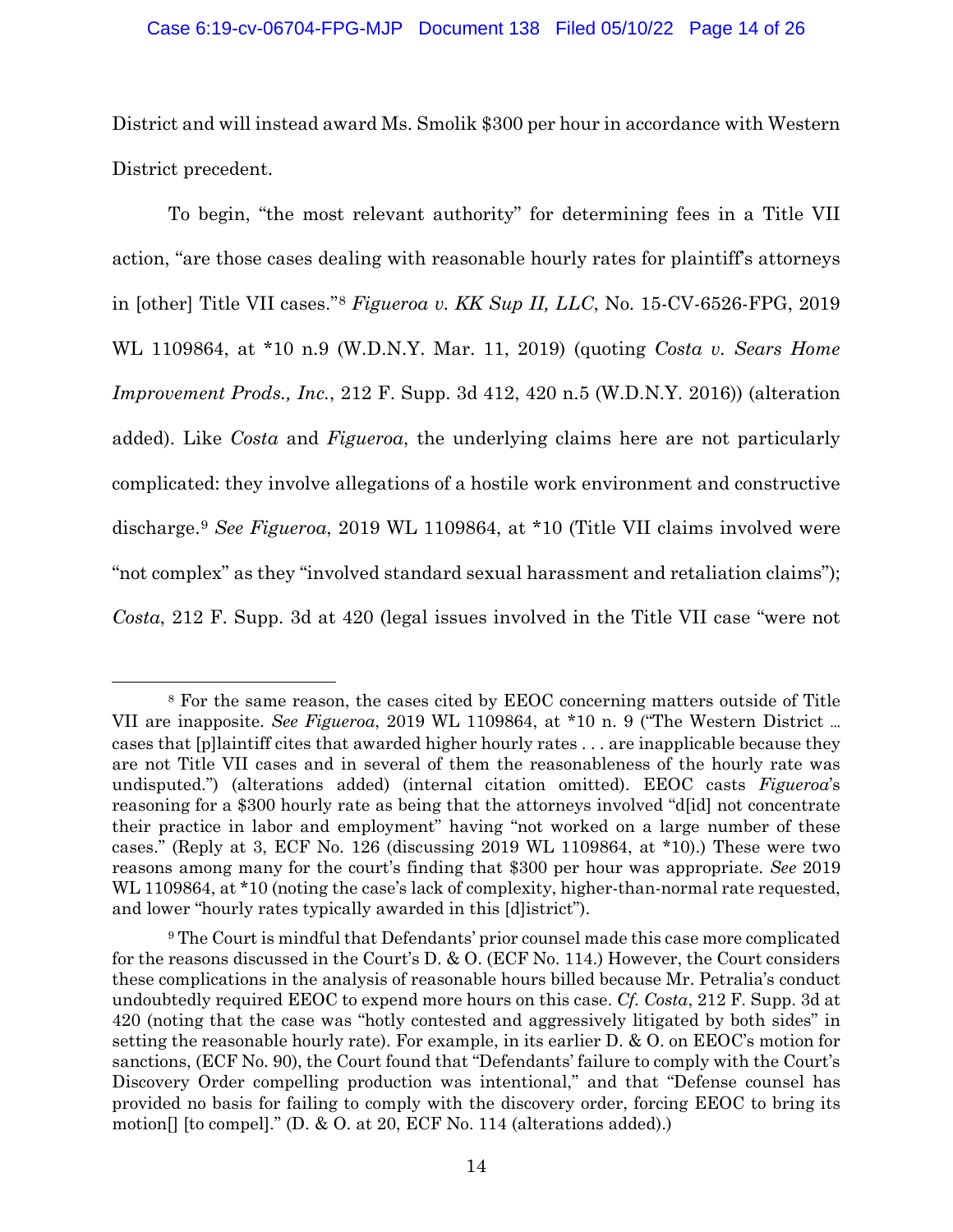#### Case 6:19-cv-06704-FPG-MJP Document 138 Filed 05/10/22 Page 15 of 26

particularly complex"). Thus, the Court finds highly persuasive the fee award used in both cases cited of \$300 per hour. *See Figueroa*, 2019 WL 1109864, at \*10 (citing *Costa*, 212 F. Supp. 3d at 420) (setting award at \$300 "in accordance with Judge Wolford's decision in *Costa*").

A \$300 per hour rate is reasonable even when considering that reasonable rates should be current ones, that the award of attorney's fees here from a sanctions motion, and when considering Ms. Smolik's experience. First, although reasonable rates "should be current rather than historic hourly rates," *Reiter*, 457 F.3d at 232 (cleaned up), the Court remains persuaded that \$300 per hour is reasonable as both *Figueroa* and *Costa* noted that "\$300 per hour 'is at the high end' of typical awards in this District for similar cases." *Figueroa*, 2019 WL 1109864, at \*10 (quoting *Costa*, 212 F. Supp. at 420 (collecting cases)).

Second, the Court acknowledges that "fees awarded as sanctions are not intended only as compensation of reimbursement for legal services, but also serve to deter abusive litigation practices." *Ceglia*, 2012 WL 503810, at \*7. Of course, *Ceglia*, the case EEOC cites (Reply at 3, ECF No. 126), was far more than a "garden variety" case since it involved "rightful ownership of Facebook," a type of claim not typically litigated in this district. *Grand River Enterprises*, 2021 WL 4958653, at \*3 (discussing and quoting *Ceglia*, 2012 WL 503810, at \*6). Here, EEOC's "motion to compel [] involved what can only be described as routine discovery concepts" regularly heard by this district. *Id*.; *see also Schneider*, 2021 WL 5042502, at \*3 (noting that the motion for sanctions involved was "a relatively boilerplate one" and finding an hourly rate of \$150 appropriate). An hourly rate of \$300, which is well above Defendants'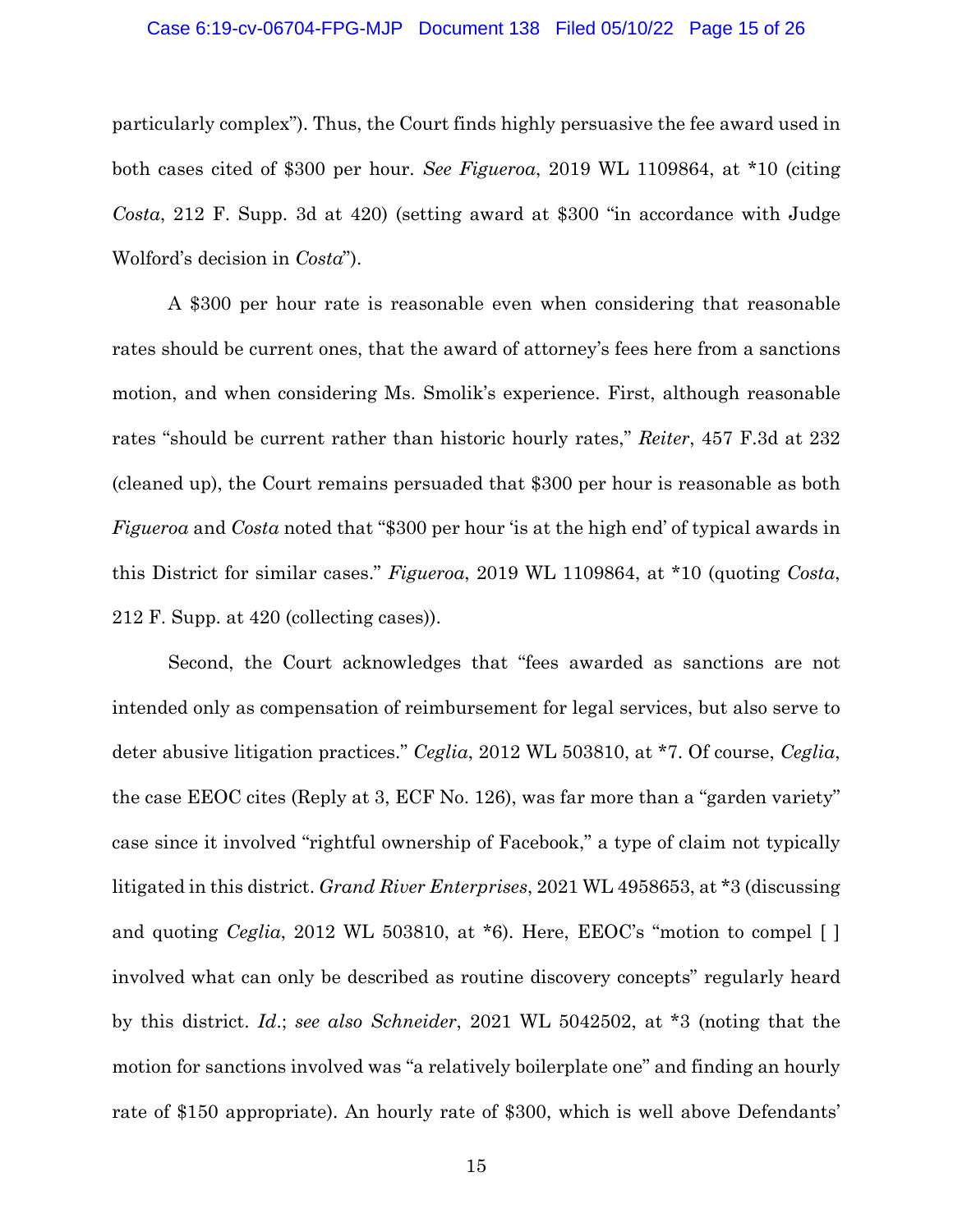### Case 6:19-cv-06704-FPG-MJP Document 138 Filed 05/10/22 Page 16 of 26

suggested rate of \$225 to \$250 per hour (Mem. of Law at 6, ECF No. 123), adequately addresses both compensation and sanctions in this case.

Finally, the Court finds that \$300 per hour is appropriate because the partner awarded \$300 per hour in *Figueroa* and *Costa* had more years of experience than Ms. Smolik. *See Figueroa*, 2019 WL 1109864, at \*9 (noting that, as of 2019, plaintiff's attorney had 24 years of experience, compared to Ms. Smolik's 17). This is further supported by the Court's own knowledge of the district, which supports the proposition that \$300 is a reasonably hourly rate. *See McDonald ex rel Prendergast v. Pension Plan of the NYSA-ILA Pension Tr. Fund*, 450 F.3d 91, 96–97 (2d Cir. 2006) ("A district court may also use its knowledge of the relevant market when determining the reasonable hourly rate.") For the reasons stated, the Court finds that a \$300 hourly fee is "[a] reasonable rate" that is "in line with those prevailing in the community for similar services by lawyers of reasonably comparable skill, experience and reputation." *Schneider*, 2021 WL 5042502, at \*3 (quoting *Blum v. Stenson*, 465 U.S. 886, 895 n.11 (1984)).

### *Reasonable Hours Expended*

Next, the Court must consider the "reasonable number of hours required by the case." *Millea*, 658 F.3d at 166. "To determine the reasonableness of the hours spent on litigation, the court must make 'a conscientious and detailed inquiry into the validity of the representations that a certain number of hours were usefully and reasonably expended.'" *Godson*, 328 F.R.D. at 63 (quoting *McLaughlin v. IDT Energy*, No. 14CV4107ENVRML, 2018 WL 3642627, at \*18 (E.D.N.Y. July 30, 2018)). "The relevant issue, however, is not whether hindsight vindicates an attorney's time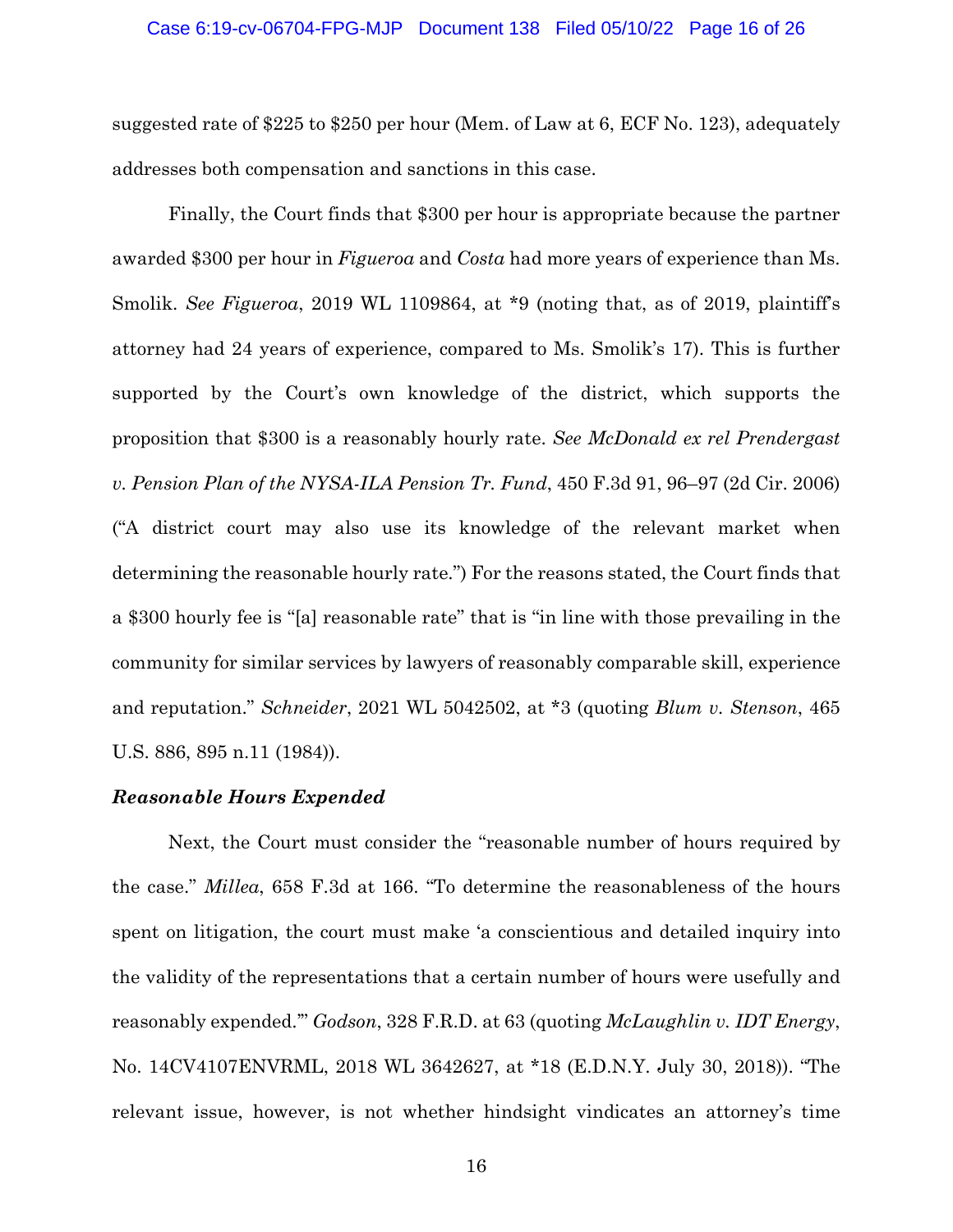### Case 6:19-cv-06704-FPG-MJP Document 138 Filed 05/10/22 Page 17 of 26

expenditures, but whether, at the time the work was performed, a reasonable attorney would have engaged in similar time expenditures." *Grant v. Martinez*, 973 F.2d 96, 99 (2d Cir. 1992).

Courts need not "conduct a 'line-by-line analysis' of an attorney's fee application because it is not realistic or practical to expect a trial judge to evaluate and rule on every entry." *Figueroa*, 2019 WL 1109864, at \*11 (quoting *Costa*, 212 F. Supp. 3d at 424)). Instead, courts may exercise discretion "to deduct a reasonable percentage of the number of hours claimed as a practical means of trimming fat from a fee application." *Schneider*, 2021 WL 5042502, at \*3 (quoting *Kirsch*, 148 F.3d at 173) (internal quotation marks omitted) (citation omitted). No such fat trimming is necessary here, however.

The Court is persuaded that EEOC has provided an accurate and reasonable hours expended calculation. First, EEOC seeks compensation only for activities that were essential to preparation of the motions for which it seeks attorney's fees. (Smolik Decl. ¶¶ 13, 15, ECF No. 118-1.) Ms. Smolik states that the hours requested are the "minimum" required. (*Id*.) Second, EEOC has provided the Court with a detailed explanation of what items EEOC is not including in its hours calculation. (*Id*. ¶ 12.) In this respect, this case is unlike *Figueroa* where the court was confronted with "vague descriptions of the task performed, like 'research' or 'letter to Court' without further specification." 2019 WL 1109864, at \*12 (quoting attorney billing entries). EEOC provided specifics by indicating in detail only a handful of activities for each motion for which it seeks recovery of attorney's fees. (Smolik Decl. ¶¶ 13, 15, ECF No. 118-1.) Finally, "the total amount of hours expended" do not at all seem "excessive"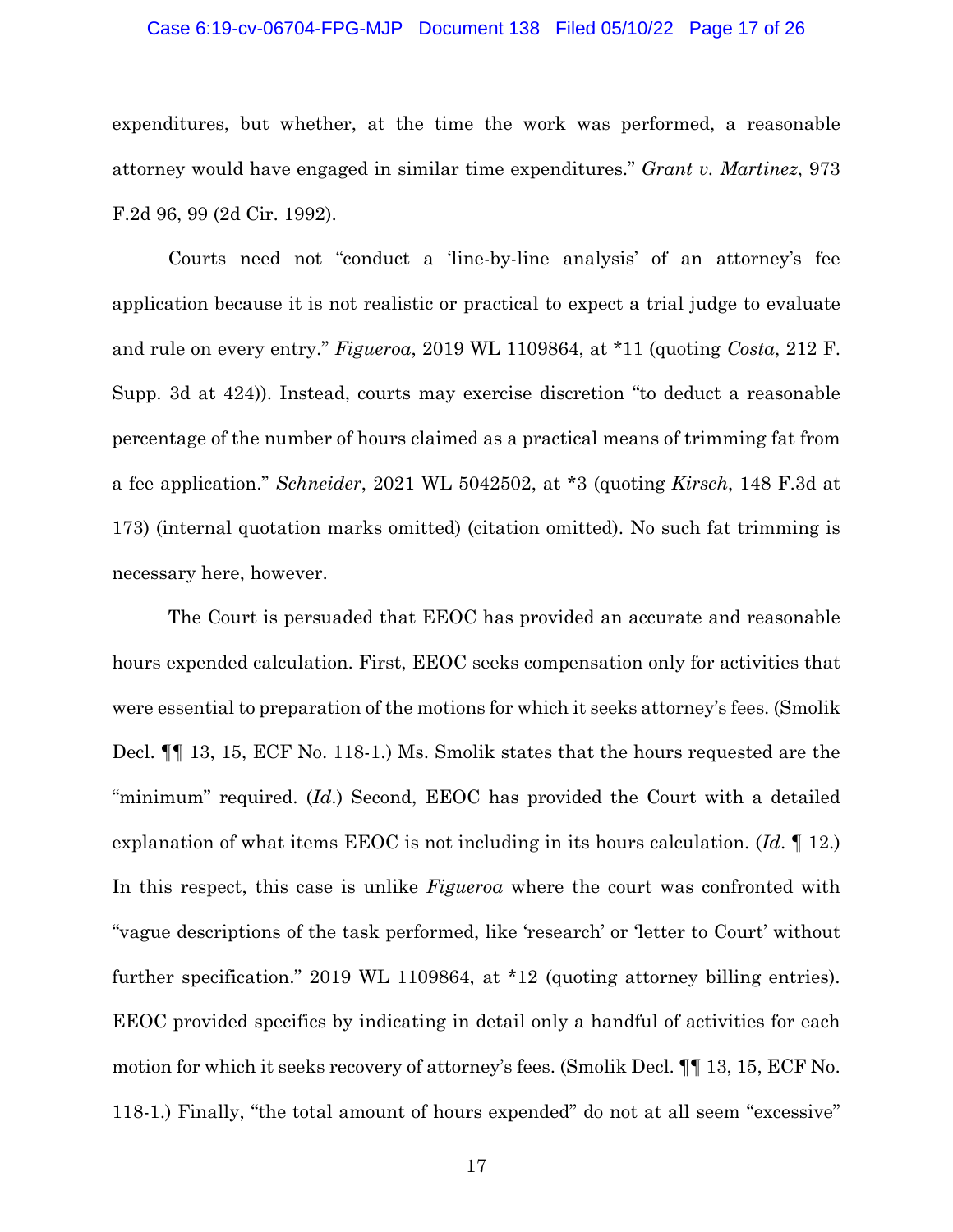here, especially given the conduct of Defendants that complicated discovery in this case. *See Grand River Enterprises*, 2021 WL 4958653, at \*6 (finding fees "excessive" given the "routine nature" of the litigation); *see also supra* n.6 (discussing Defendants' conduct in discovery).

## **DIVISION OF THE FEES AND COSTS**

# *Pullman Associates Alone is Responsible for Expenses and Fees Associated with EEOC's Motion for Expenses (ECF No. 83)*

Fed. R. Civ. P. 4(d)(2) requires the Court to impose sanctions, including attorney's fees and expenses directly "on the defendant."<sup>10</sup> *See also Chavez v. Best Margarita's Mexican Grill*, No. 06-CV-0694E(F), 2007 WL 2403726, at \*2 (W.D.N.Y. Aug. 20, 2017) (expenses and reasonable attorney's fees may be imposed for failing to waive service). As the Court found in its prior D. & O., "Pullman failed to execute the [waiver] form and accept service of the complaint." (D. & O. at 16, ECF No. 114 (alteration added).) The Court ordered "that Defendant pay the full cost of \$405.00 to serve Pullman Associates, and reasonable attorney's fees for filing the motion for expenses." (*Id*. at 17; *see also id*. at 25.) The Court determined *supra* that the hours expended by Ms. Smolik in preparing the motion for sanctions were reasonable but

<sup>&</sup>lt;sup>10</sup> The full rule reads:

If a defendant located in the United States fails, without good cause, to sign and return a waiver requested by a plaintiff located within the United States, the court must impose *on the defendant*: (A) the expenses later incurred in making service; and (B) the reasonable expenses, including attorney's fees, of any motion required to collect those service expenses.

Fed. R. Civ. P. 4(d)(2)(A) & (B) (emphasis added). While EEOC only requests that expenses be imposed on Pullman Associates, (EEOC Sur-reply at 5–7, ECF No. 136), the Court reads the relevant rule and case law as providing the Court with the ability to impose expenses *and*  attorney's fees for EEOC's motion on Pullman Associates.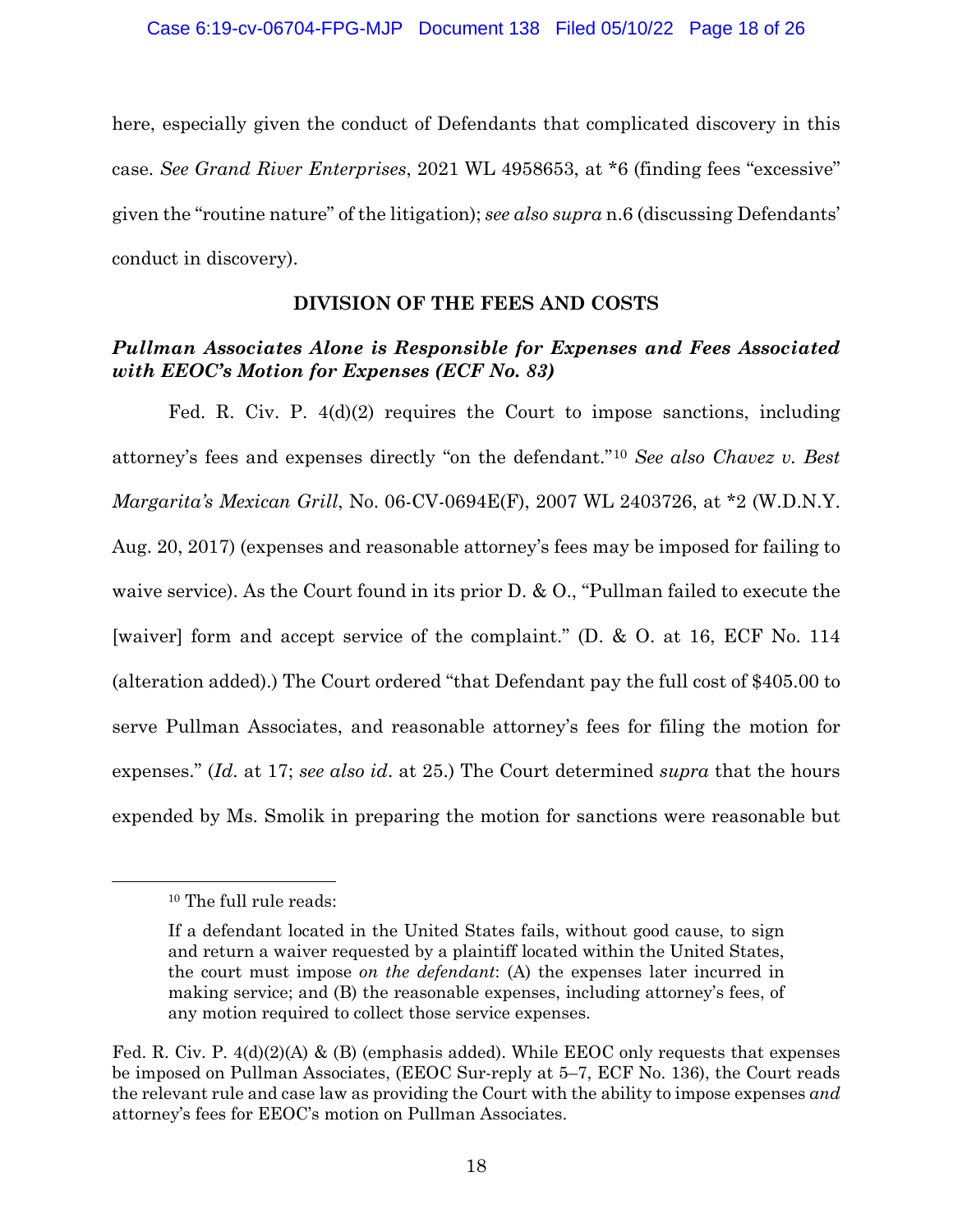### Case 6:19-cv-06704-FPG-MJP Document 138 Filed 05/10/22 Page 19 of 26

that her hourly rate should be reduced to \$300. Pullman Associates is therefore responsible for paying EEOC \$1,800 in attorney's fees in addition to the \$405.00 in expenses. (*Id.* at 16–17.)

Despite the Court's order, and the plain language of Fed. R. Civ. P.  $4(d)(2)$ , Defendants argue that the Court has "wide discretion" to apportion monetary sanctions between them and Mr. Petralia, and that the Court may "enjoin counsel from passing any part of the award on to his client." (Mem. of Law at 2, ECF No. 123 (citations omitted).) Even if it did not appear mandatory under Fed. R. Civ. P. 4(d)(2) that the Court assess fees and costs against Defendant Pullman Associates for failure to waive service, the Court reminds Defendants that "a litigant chooses counsel at his peril." *Joint Stock Co. Channel One Russia Worldwide v. Infomir LLC*, No. 16CV1318GBDBCM, 2019 WL 4727537, at \*30 (S.D.N.Y. Sept. 26, 2019), *aff'd*, 2020 WL 1479018 (S.D.N.Y. Mar. 26, 2020) (quoting *Cine Forty-Second St. Theatre Corp. v. Allied Artists Pictures Corp.*, 602 F.2d 1062, 1068 (2d Cir. 1979)) (change in case name omitted); *see also Arnold v. Krause, Inc.*, 232 F.R.D. 58, 68 (W.D.N.Y. 2004) ("The acts and omissions of counsel are normally wholly attributable to the client.") (citation omitted). For the reasons stated, the Court finds that Pullman Associates alone must bear the fees and costs related to EEOC's motion for expenses relating to the failure to waive service, including the fees for service.

### *Assessing Fees against Mr. Petralia*

"Due process requires that courts provide notice and opportunity to be heard before imposing *any* kind of sanctions." *Schlaifer Nance & Co., Inc. v. Estate of Warhol*, 194 F.3d 323, 334 (2d Cir. 1999) (discussing sanctions under Fed. R. Civ. P.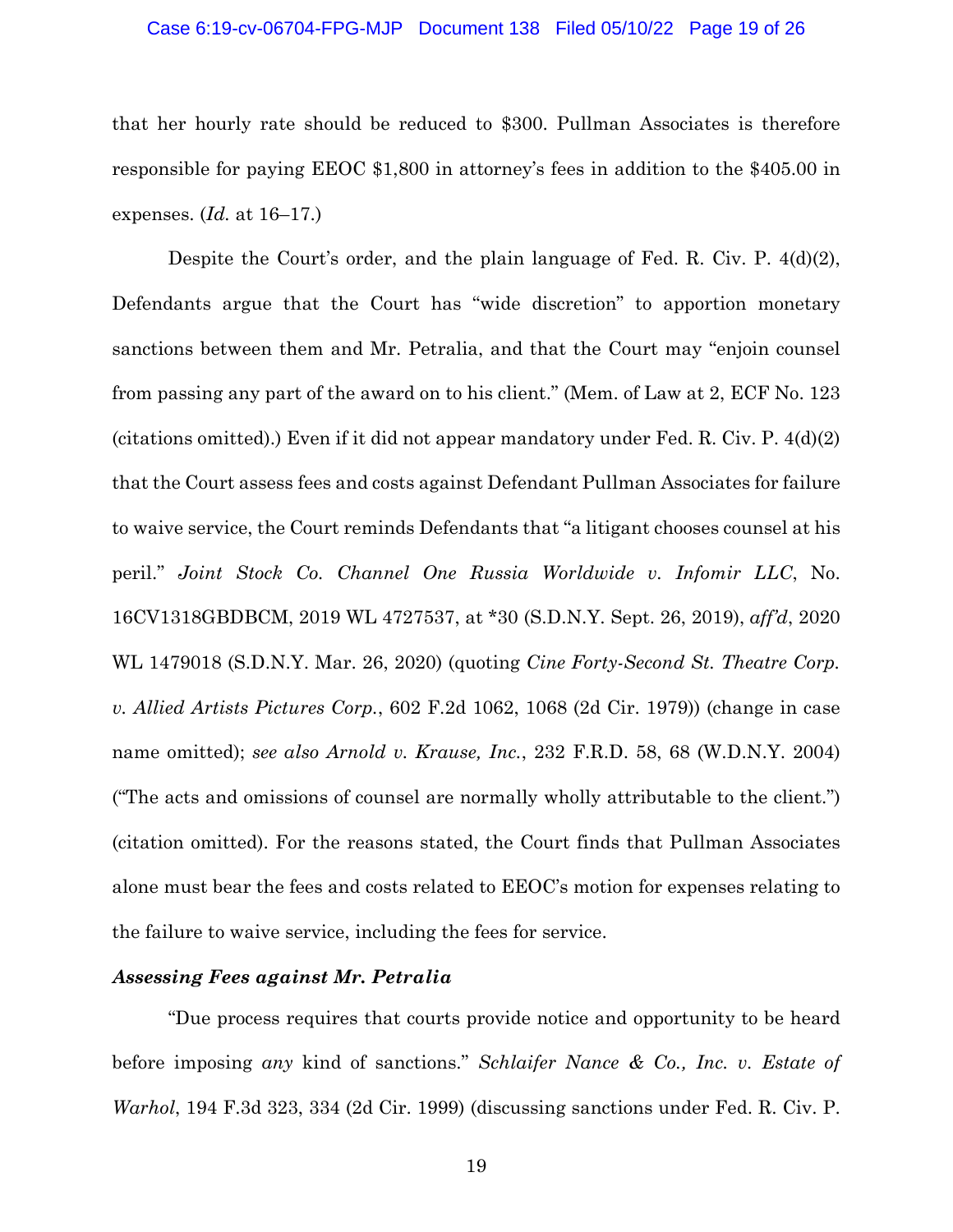11, 28 U.S.C. § 1927, and the district court's inherent powers) (cleaned up) (emphasis in original); *see also Liebowitz v. Bandshell Artist Mgmt*., 6 F.4th 267, 285 (2d Cir.

2021). The Second Circuit requires that attorneys and parties receive notice of:

(1) [T]he source of authority for the sanctions being considered; and (2) the specific conduct or omission for which the sanctions are being considered so that the subject of the sanctions motion can prepare a defense.

*Star Mark Mgmt. v. Koon Chun Hing Kee Soy & Sauce Factory, Ltd*., 682 F.3d 170, 175 (2d Cir. 2012) (quoting *Schlaifer Nance & Co.,* 194 F.3d at 334) (alteration added). "In addition to notice, the subject of a motion for sanctions is also entitled to an opportunity to be heard." *Schlaifer Nance & Co*., 194 F.3d at 335. In some instances, as is true here, "the opportunity to submit written briefs may be sufficient to provide an opportunity to be heard." *Id*.

EEOC's motion for sanctions (ECF No. 90), gave Mr. Petralia "notice of the sanctionable conduct." *Infomir*, 2019 WL 4727537, at \*19 (quoting *Mitchell v. Lyons Pro. Servs., Inc.*, 708 F.3d 463, 467 (2d Cir. 2013)); *see also Sheperd v. Annucci*, 921 F.3d 89, 97 (2d Cir. 2019) (finding adequate notice where defendants "asked the district court to dismiss" the complaint). EEOC cited the authority under which the Court could sanction Mr. Petralia, Fed. R. Civ. P. 37. (Notice of Mot. for Sanctions at 1, ECF No. 90; Mem. of Law in Supp. of EEOC's Mot. for Sanctions at 2, ECF No. 90- 1.) Mr. Petralia did not request a hearing on EEOC's motion for sanctions, instead moving to withdraw from the case on June 14, 2021. (ECF No. 93.) Indeed, Mr. Petralia declined to attend a conference where the Court discussed the motion for sanctions. (Letter, June 24, 2021, ECF No. 99; *see also* Minute Entry, June 29, 2021, ECF No. 100.) While Mr. Petralia's reasons for doing so are sympathetic, the due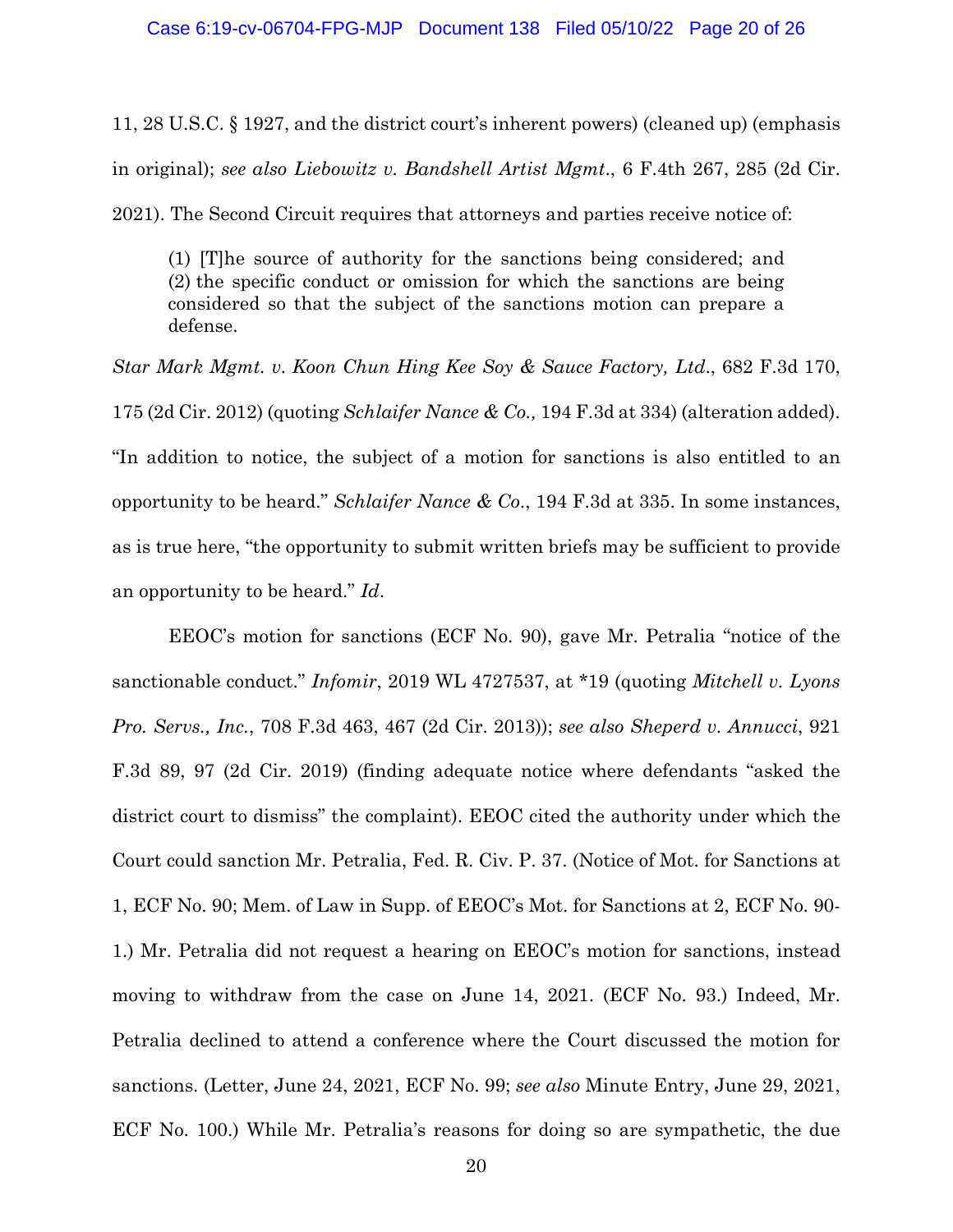#### Case 6:19-cv-06704-FPG-MJP Document 138 Filed 05/10/22 Page 21 of 26

process analysis could end here: Mr. Petralia had been given notice and declined the opportunity to be heard. *See Am. Empire Surplus Lines Ins. Co. v. Joseph & Son Restoration Inc.*, No. 20CV189WFKCLP, 2021 WL 5507858, at \*5 n.13 (E.D.N.Y. Nov. 5, 2021), *report and recommendation adopted*, 2021 WL 5505833 (E.D.N.Y. Nov. 24, 2021) ("The Court finds that both defendant and defense counsel have been afforded due process because they were on notice of, and had the chance to respond to, the request for sanctions in the form of attorney's fees.").

In view of his difficult personal circumstances, and to ensure Mr. Petralia had adequate opportunity to be heard, the Court provided him both with notice of Defendants' argument, that costs and fees should be assessed against him, and an opportunity to respond. (Text Order, Mar. 14, 2022, ECF No. 130.) The Court again alerted Mr. Petralia to the possibility of sanctions in that text order. *See Sheperd*, 921 F.3d at 97 ("The district court—in ordering Sheperd to respond—stated bluntly that" serious sanctions could result.). Mr. Petralia filed opposition, although outside of the Court's designated window. (Petralia Opp'n, Apr. 22, 2022, ECF No. 134.) Nonetheless, the Court has considered Mr. Petralia's submission. *See Schlaifer Nance & Co.*, 194 F.3d at 335 (written briefs may be sufficient for an opportunity to be heard). Based on the foregoing, the Court finds that Mr. Petralia has been given adequate notice and opportunity to be heard.

# *The Court Elects Not to Apportion Fees and Costs for EEOC's Motion for Sanctions (ECF No. 90)*

"The Court has wide discretion to apportion Rule 37 monetary sanctions between a party and its counsel." *Charlestown Cap. Advisors, LLC v. Acero Junction*, Inc., 337 F.R.D. 47, 69 n.19 (S.D.N.Y. 2020) (citing *Infomir*, 2019 WL 4727537, at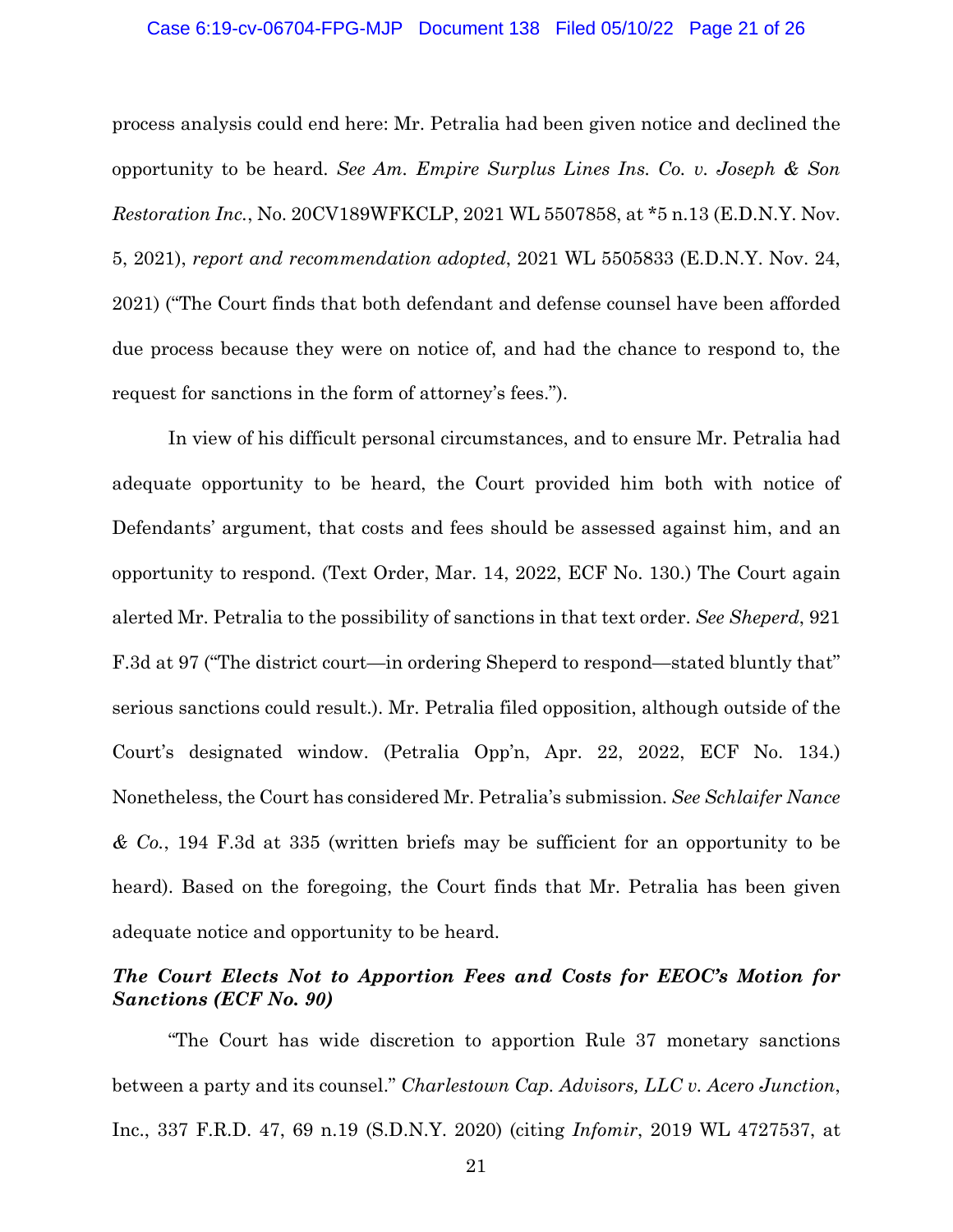### Case 6:19-cv-06704-FPG-MJP Document 138 Filed 05/10/22 Page 22 of 26

\*30). Defendants raise two arguments in their opposition to EEOC's Application about fees and costs stemming from EEOC's motion for sanctions. First, Defendants argue that the Court should sanction only Mr. Petralia. (Mem. of Law at 1–2, ECF No. 123.) Second, Defendants argue that if the Court awards sanctions against Defendants, the Court should sanction only Green Lantern because it was the only defendant when the Court entered its discovery order. (*Id*. at 8–9.) Defendants also raised these arguments in opposing EEOC's motion for sanctions. (Decl. of Stacy E. Trien, Esq., in Opp'n to EEOC's Mot. for Sanctions ¶¶ 24–25, July 9, 2021, ECF No. 102.)

The Court agrees with EEOC that it "already rejected Mr. Dominic's arguments, first asserted in its untimely July 9, 2021[,] Attorney Declaration, that any sanctions should be levied against Mr. Petralia or, failing that, should apply only to Defendant Green Lantern Inn, Inc." (Reply at 7, ECF No. 126 (alteration added).) The Court found "that Defendants' failure to comply with the Court's Discovery Order . . . was intentional and has been prolonged," and directed "that Defendant pay" EEOC's costs and reasonable attorney's fees. (D. & O. at 20, ECF No. 114.) Defendants should have asked for review or reconsideration of the resulting D. & O. (ECF No. 114), rather than re-raising the argument in opposing EEOC's Application.

Even if the Court had not already determined that both Defendants, Pullman Associates and Green Lantern, are responsible for fees and costs stemming from EEOC's motion for sanctions (ECF No. 90), the Court further finds that Pullman Associates and Green Lantern "acted as a single entity with respect to discovery." (Reply at 10, ECF No. 126; *see generally* R. & R., ECF No. 128 (finding Pullman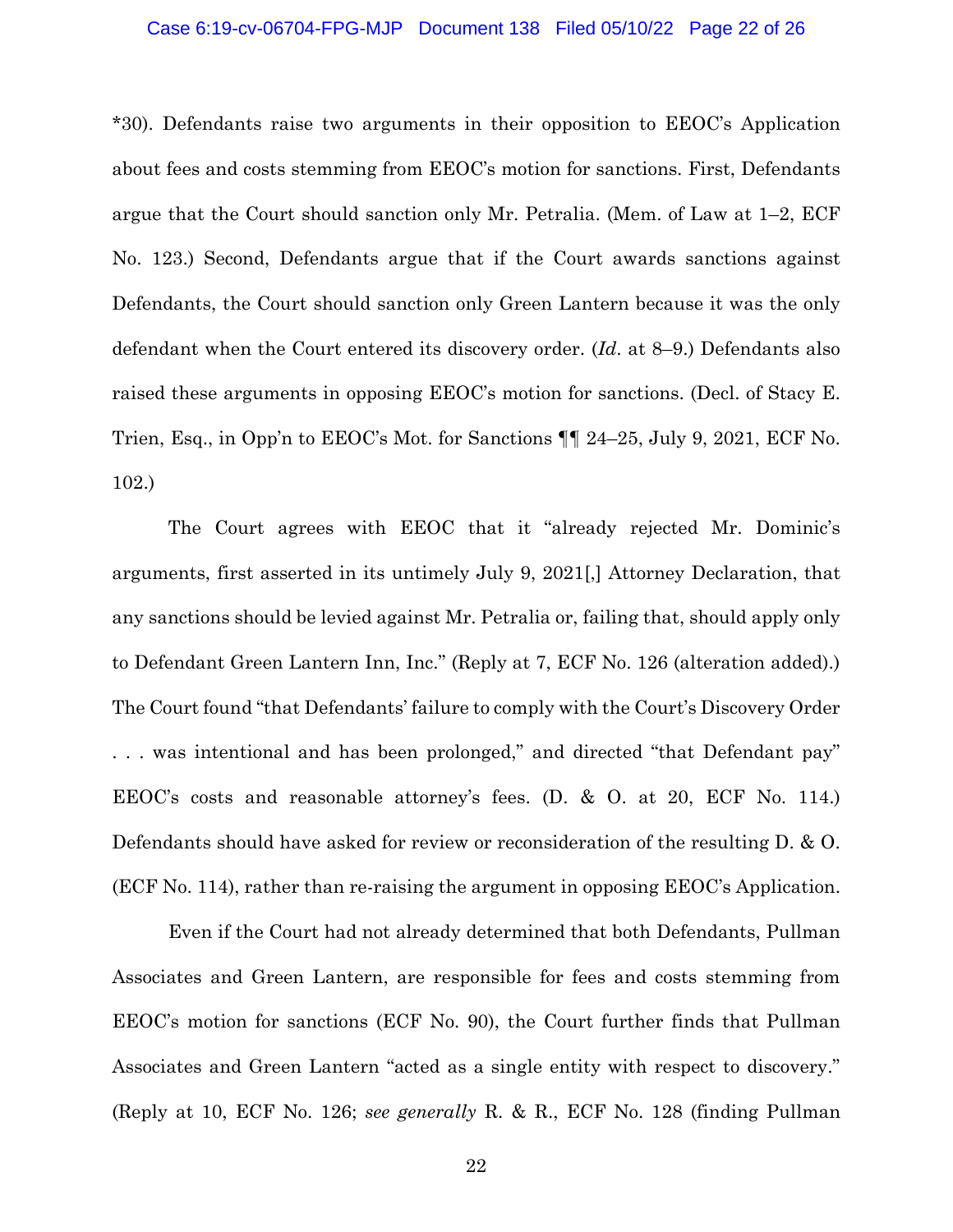### Case 6:19-cv-06704-FPG-MJP Document 138 Filed 05/10/22 Page 23 of 26

Associates and Green Lantern to be a single employer under Title VII).) As EEOC correctly states, "counsel has referenced both [Defendants] as a single entity in its communications with EEOC and the Court regarding ESI discovery." (Reply at 11, ECF No. 126 (citing docket entries) (alteration added).)

The Court will amend its earlier D. & O. to add Mr. Petralia, however. The Court notes that it explicitly found that Mr. Petralia committed "sanctionable conduct." *Infomir*, 2019 WL 4727537, at \*30. "Effective deterrence [under Fed. R. Civ. P. 37] therefor[e] demands that the monetary sanction also run against counsel." *Id*. (alterations added). As the Court indicated, "Green Lantern's defense counsel stated he was not producing documents per the discovery order." (D. & O. at 20, ECF No. 114.) The Court also stated that "Defense counsel has provided no basis for failing to comply with the discovery order." (*Id*.) The Court's intent was to sanction *both*  Defendants Pullman Associates and Green Lantern *and* Mr. Petralia. To the extent that was unclear, the Court amends its earlier D. & O.

Given the fees dispute Mr. Petralia raises, and the multiple parties from whom EEOC may receive fees, the Court determines that the best course of action is "not to apportion liability" among Defendants and their former counsel, Mr. Petralia. *Infomir*, 2019 WL 4727537, at \*30 (quoting *Merck Eprova AG v. Gnosis S.P.A.*, No. 07 CIV. 5898(RJS), 2010 WL 1631519, at \*6 (S.D.N.Y. Apr. 20, 2010)). The Court finds this will best serve the deterrent goals of Fed. R. Civ. P. 37. *See Infomir*, 2019 WL 4727537, at \*20 ("Even if [Defendants] were uninvolved in the discovery misconduct committed on their behalf, it would ill-serve both the specific and general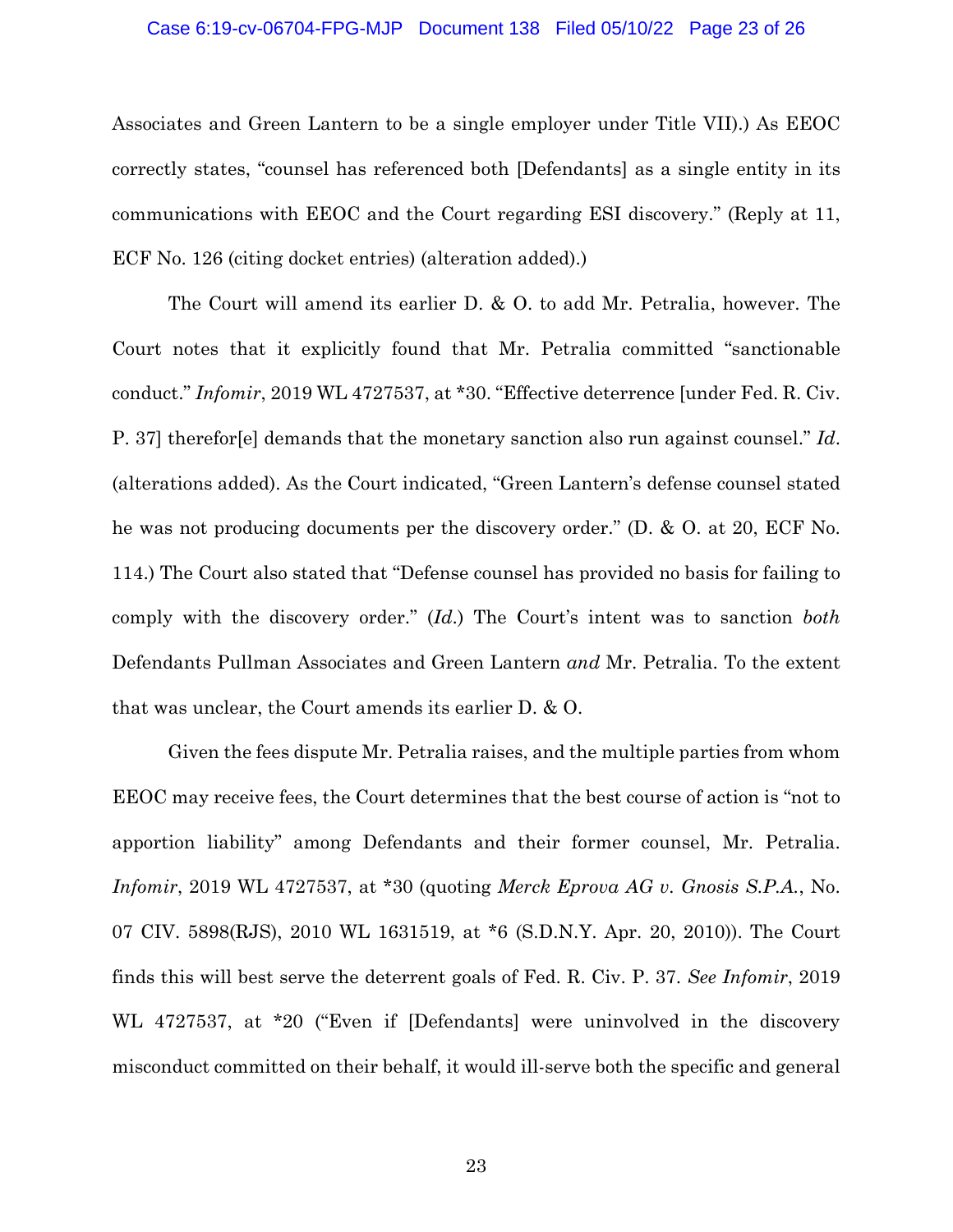deterrence goals of Rule 37 to allow them to escape sanctions by blaming 'the incompetence of their trial counsel.'") (alteration added) (citation omitted).

### **CONCLUSION**

For the foregoing reasons, the Court grants EEOC's Application, awarding a reduced in-district rate of \$300 per hour for 26 hours billed for a total of \$7,800, in addition to \$405 in costs. The fees and expenses will be awarded as follows, with additional instructions noted.

### *Expenses and Fees Associated with EEOC's Motion for Expenses (ECF No. 83)*

The Court orders Pullman Associates to pay \$1,800 for reasonable attorney's fees resulting from EEOC's motion for expenses and \$405.00 in costs from effecting service. Pullman Associates must issue a check to EEOC in the amount of \$2,205.00 **within thirty days** of the docketing of this D. & O. Failure to do so may result in more severe sanctions, including additional fees or other sanctions pursuant to Fed. R. Civ. P. 37.

### *Fees Associated with EEOC's Motion for Sanctions (ECF No. 90)*

The Court orders Pullman Associates, Green Lantern Inn, and Arnold Petralia, Esq., to determine division of the remaining \$6,000 in fees stemming from EEOC's motion for sanctions and to issue a check to EEOC **within thirty days** of the docketing of this D. & O. Failure to do so may result in more severe sanctions, including additional fees or other sanctions pursuant to Fed. R. Civ. P. 37.

The Court directs the Clerk to enter judgment for EEOC in the amount of \$6,000 against Defendants Green Lantern Inn, Inc., d/b/a Mr. Dominic's on Main, Pullman Associates, LLC, d/b/a Mr. Dominic's at the Lake, and Arnold R. Petralia,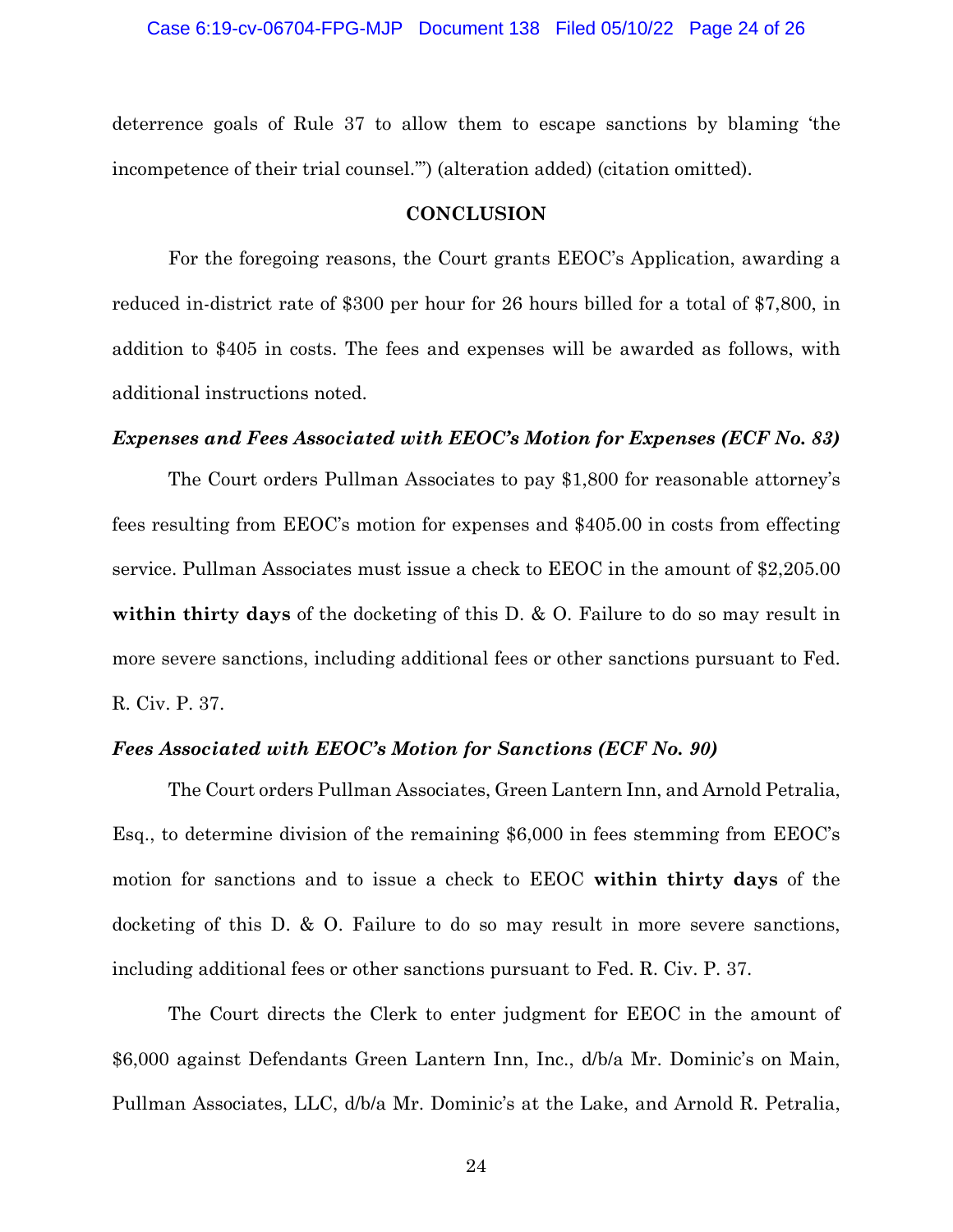Esq. *See Infomir*, 2019 WL 4727537, at \*30 ("The monetary sanction will therefore run jointly and severally, without apportionment, against [defendants] and their counsel of record, permitting them to settle the issue among themselves without further motion practice.") (alteration added).

### *Service of this Decision on Defendants' Prior Counsel*

Given Mr. Petralia's difficulties with using the Court's electronic filing system, the Court orders the Clerk to send a copy of this D. & O. as follows: Arnold R. Petralia, Esq., 64 Everwild Ln., Rochester, NY 14616. The Court further orders the Clerk to send copies of this D. & O. to any other address on file for Mr. Petralia.

### *Defendants May Move to Seal or Propose Redactions*

Finally, concerning Defendants' request that Mr. Petralia's opposition be sealed, which the Court construes as a motion to seal, the Court finds that Defendants have not met their burden of "a proper showing" under Loc. R. Civ. P. 5.3(b) that an order to seal is necessary. To overcome the presumptive right of public access, Defendants must put forth "specific" reasons that "sealing is necessary to preserve higher values" and that sealing of Mr. Petralia's entire opposition is "narrowly" tailored to achieve that aim." *Newsday LLC v. Cty. of Nassau*, 730 F.3d 156, 165 (2d Cir. 2013) (quoting *Lugosch v. Pyramid Co. of Onondaga*, 435 F.3d 110, 124 (2d Cir. 2006)). Defendants fail to meet this burden because they refer in vague terms to "disparaging allegations" and "alleged information protected by attorney-client privilege." (Defs.' Sur-reply ¶ 10, ECF No. 137.) Moreover, Defendants also fail to meet this burden because redaction may be sufficient, indicating a narrowly tailored alternative. *See Rochester Drug Co-Operative, Inc. v. Hiscox Ins. Co.*, 466 F. Supp. 3d